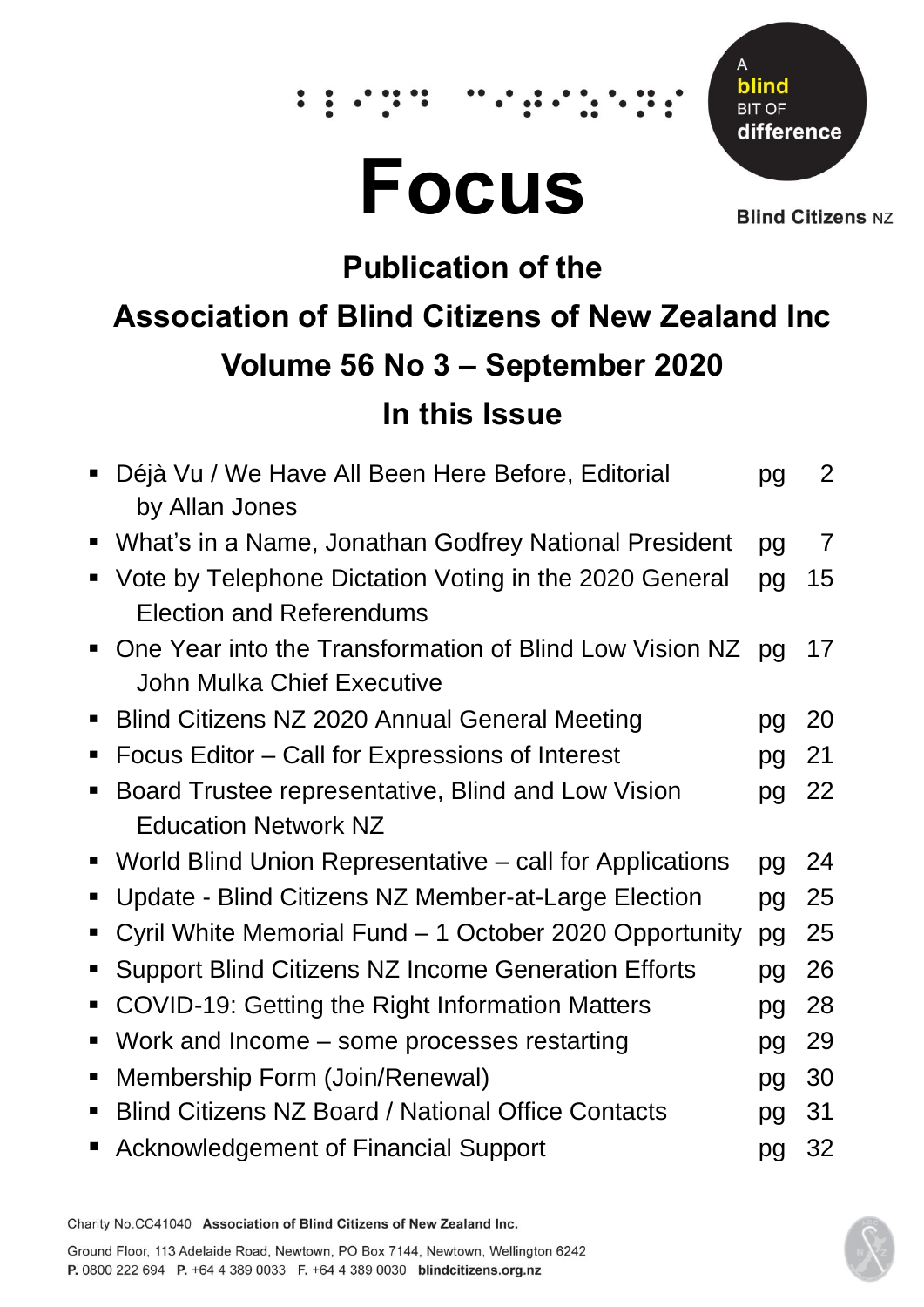## **Déjà Vu / We Have All Been Here Before Editorial, by Allan Jones**

In the late 1960's Crosby, Stills, Nash & Young released their second album. They named it "Déjà Vu" and there was a refrain "We have all been here before". I wrote my last editorial about 95 days ago and talked about how the 1pm broadcast from Jacinda and Ashley was a daily event not to be missed. I guess for us in Wellington, the only difference is that we are in Alert Level 2 (and hopefully will be at Alert Level 1 by the time this Focus issue reaches you). There are aspects of Alert Level 2, which are harder to deal with i.e. wearing of masks / face coverings at present is optional.

"Spacing" in cafes is not always rigidly adhered to and distancing in supermarkets and on transport for someone who is totally blind is challenging. Therefore, on venturing out from home, a small bottle of sanitizer is for me, essential equipment.

Last week, many of us received what I would describe as a sobering and succinct email posted on our "blind discuss" email list, from National President Jonathan. I republish it here as follows...

<begins> The tracing app tracks the pathway of movement, not just the visited places. It doesn't matter when someone got off a bus or exited a shop if they left the bugs they were carrying behind. Epidemiologists are wanting to track the bugs, not the people that move them around. (Yes, I do know that strictly speaking a virus isn't a bug, but imagining a trail of little bugs instead of an invisible virus seems to refocus a lot of people I talk with.)

The officials doing the tracing will be able to ask questions about exactly how you got from A to B if they know you went to both A and B. Marrying up two systems to trace movements is inefficient, but imagine if there were even more systems in use.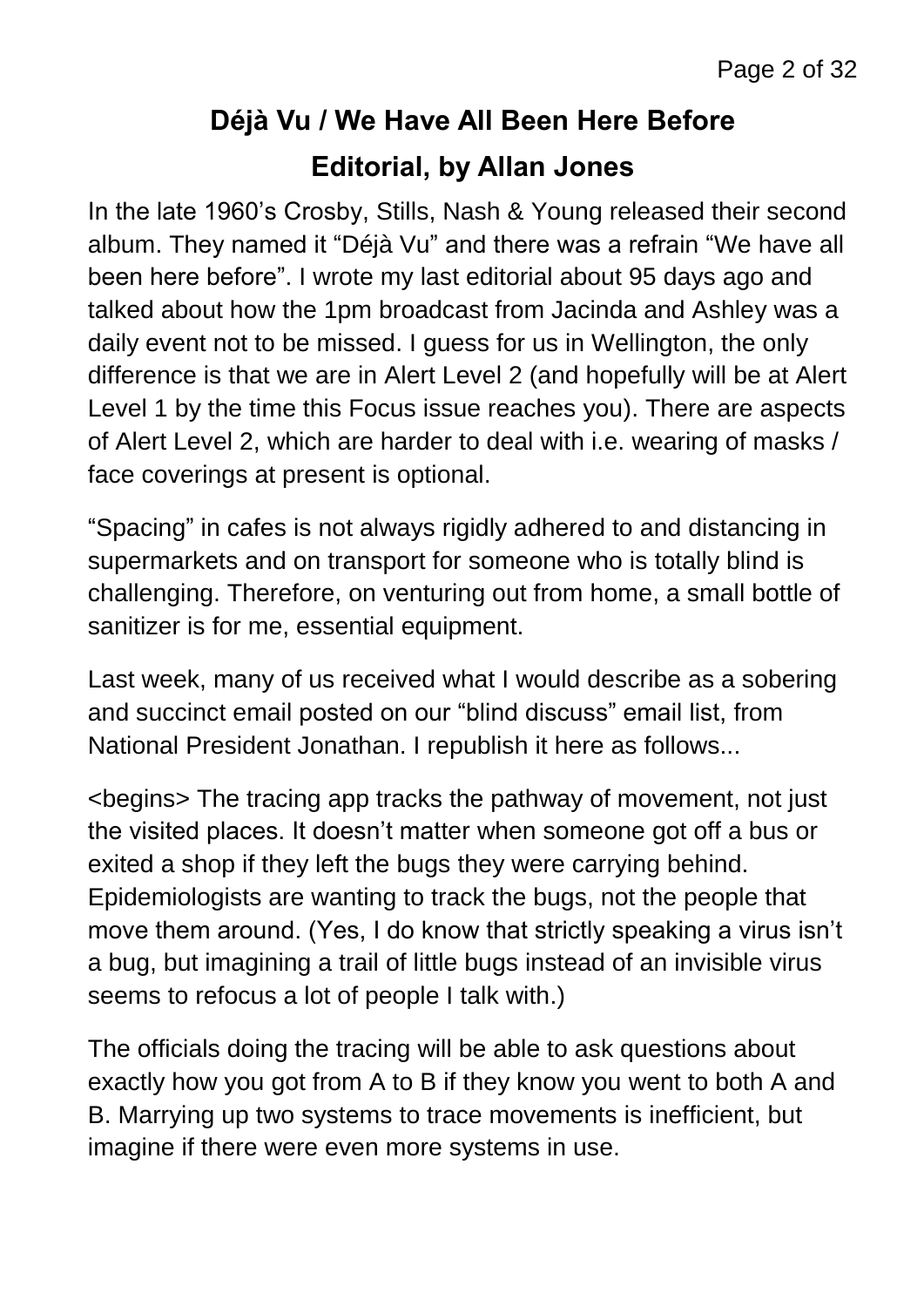So while it might be totally fine for someone to say I know where I went because I can track my taxis through that account, my shop visits by my receipts, and my bus with my card, this would be quite painful for someone else to do from afar. It would slow down the process of warning others. Hours of delay means hours of extra infectiousness. What we see from overseas is that infections means deaths.

Unfortunately, there seems to be still far too many people who do not understand the risks they put on themselves and complete strangers, let alone the loved ones at home. After the July 4 celebrations in Florida, the rate of 20-40 year olds with COVID-19 went up dramatically; those people then went home to their parents and grandparents and two weeks later the rate of older folk dying went up sharply. Thankfully, Auckland is not in Florida, and neither am I, but if I was, then I'd have gone into serious siege mentality and still be wondering when it would be safe to come out.

I have friends in the US who are self-isolating for their own safety. They have denied visits from their children and grandchildren because they do not and cannot trust that society is doing anything to provide the protections they need. They acknowledge that they are living in fear.

NZ can avoid that, but only if we make sure everyone can and then does play their part. Blind Citizens NZ is working to make sure blind people can play your part; it is up to individuals to decide how to act. From what I'm reading on this list, I think we're doing better than the people I see on the news.

I've ended up refactoring a lot of my teaching material so that issues around COVID-19 are explained, monitored, etc. I've incorporated the fallibility of testing regimes, the likelihood of rare events, and whether news should be a surprise given what we do know. Offering explanations to people on this list and on the phone have helped with the way I've expressed those ideas in teaching material.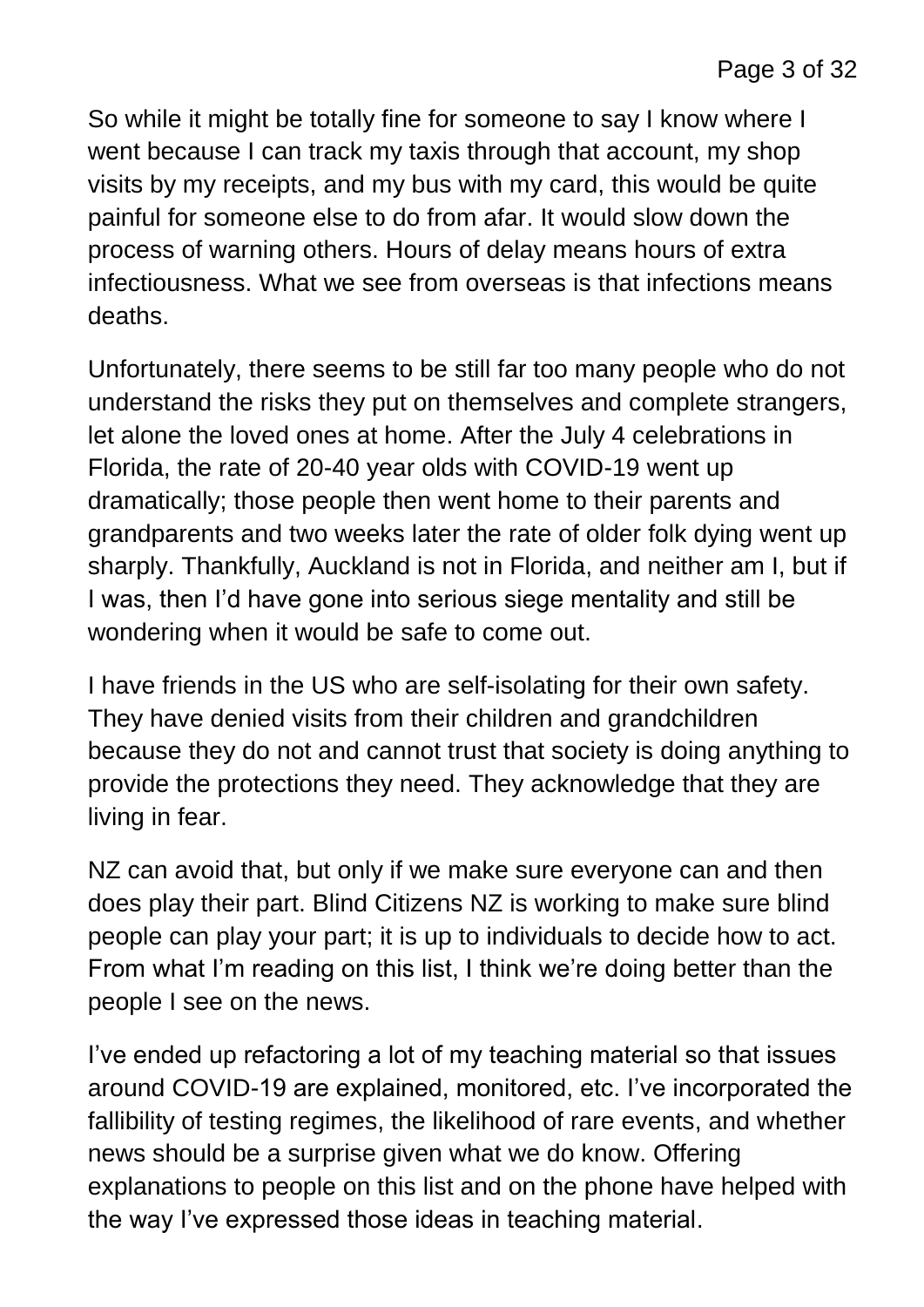Thank you for asking and or listening. <ends>

I want to carry on from Bev Duncan's article which appeared in the June Focus.

I recently acquired a copy of the Mana Whaikaha report which outlined what is happening in the Manawatu. Firstly I was glad to see that in the 2020 budget 12 million dollars was put aside for this project. The report is over 80 pages long so what I want to do is highlight some key points. Enabling Good Lives is set up to give disabled people more options for control of their lives. Knowledge of living with a disability is essential to the organizational culture. This is a move away from clinical assessment towards engagement which is empathetic and without judgment. The words try, learn, adjust, underpins the direction of engaging good lives. Your editor is fully in support of this new approach. The "client capture" of the old system was in my view hideous. I was very pleased to see John Mulka stating unequivocally an assessment wasn't needed to be supplied with a new White Cane. In past years I have certainly had battles over this one. The key people in the Enabling Good Lives systems are the "connecters". They don't assess, they walk alongside of the service user.

There are several challenges of implementing a new system and taking on new clients at the same time. One description was that it is like flying, while still building the plane - exciting but stressful. Disabled people spoke of being seen as a person rather than a number. They spoke of being given choices and being heard. I look forward to this approach being rolled out over the entire country. I believe there will be challenges for Blind Low Vision NZ and other major agencies - I guess what I need to say is watch this space.

The second tune which has been going through my head is from an Australian band called Australian Crawl. The song came out in the late 80's and is called "Reckless", and the lyric I refer to is "we don't like that kind of behavior, throw down your guns don't be so reckless".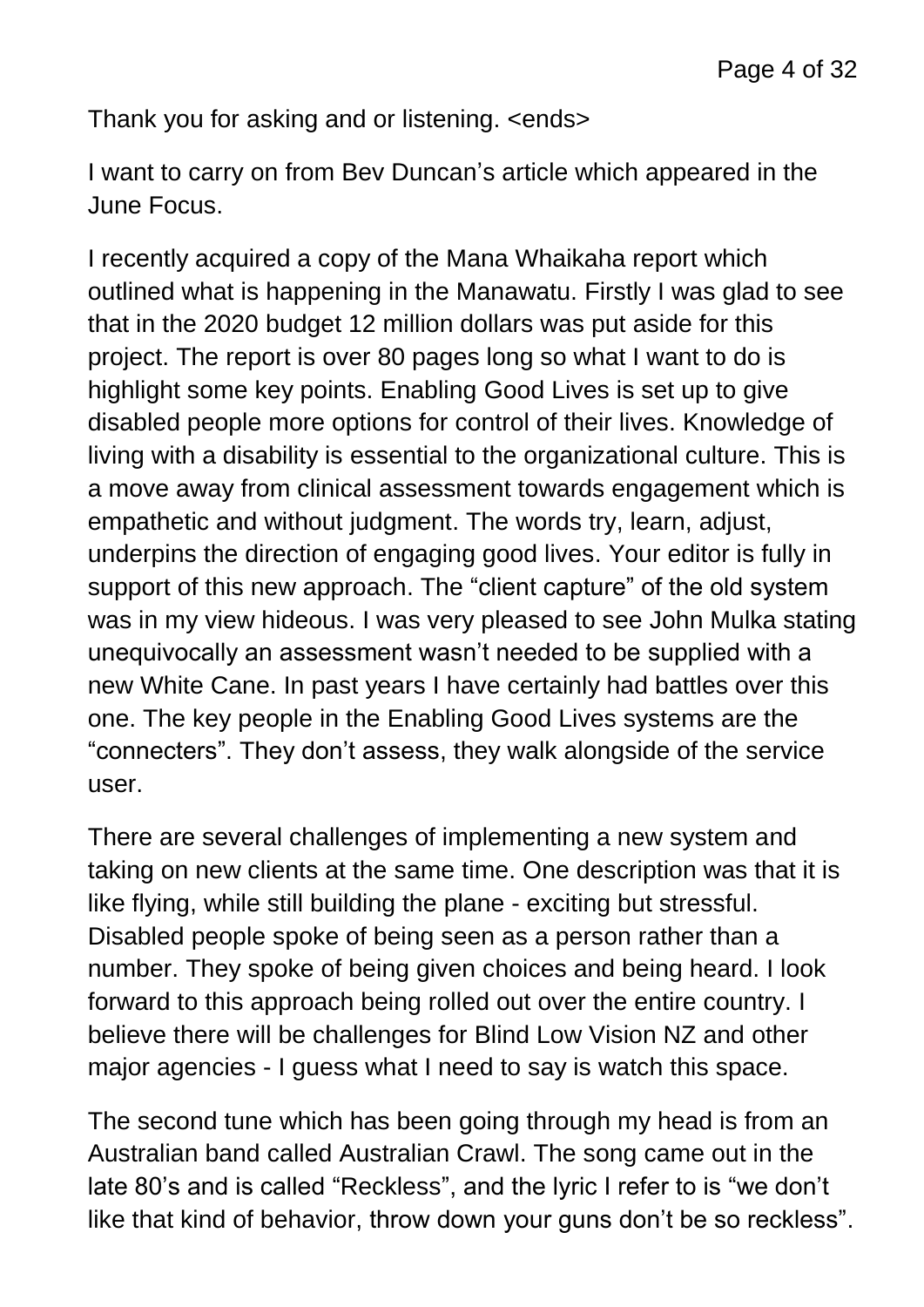Over the last month or so two major topics have taken up a fair amount of space on Blind Citizens NZ's email list. They are taxis and the history of Blind Low Vision NZ.

The latest issue in the Wellington area is that you now can't use your Snapper Card for payment of your taxi fare. I only used this method of payment once when a taxi driver took the money by accident from my Snapper Card. In Wellington the same card doubles as Total Mobility and Snapper for payment of bus fares. There are taxi companies which are going broke and regular drivers are suggesting methods of saving money to keep my custom. I am setting up a telephone banking account with one regular driver which will save me at least \$5 on a return journey. I am hoping that the Total Mobility Review, which was promised, will get underway soon. I trust that the rorting that went on in the first lockdown won't put the system at risk.

Over the past few weeks there have been a number of emails trying to establish the time sequence of when legislation was introduced giving Guide Dog users the right to take their dogs on transport, and into cafes. The other aspect of history I would like to see documented is what I would call the Kibblewhite years. Bruce Kibblewhite retired as head of Auckland Teachers College in the mid 1950's. He helped with "prep" and got involved in reading books to us. Additionally, he brailled the "Popular Mechanics" publication where we could read about the large gas guzzlers that were made in Detroit. He was elected to the Board of Trustees of the Foundation and soon after was elected as Chairman. In 1962 I got what was probably the scoop of my life - I came across "Kibbie" as we called him, sitting outside Pearson House. He had just been ousted as board chair in a surprise coup. The NZ Herald sometime later said that he had retired. Yeah right!!

The last major topic for this editorial is the donation of 3,500 Alexa's to Blind Low Vision NZ from the Ministry of Social Development.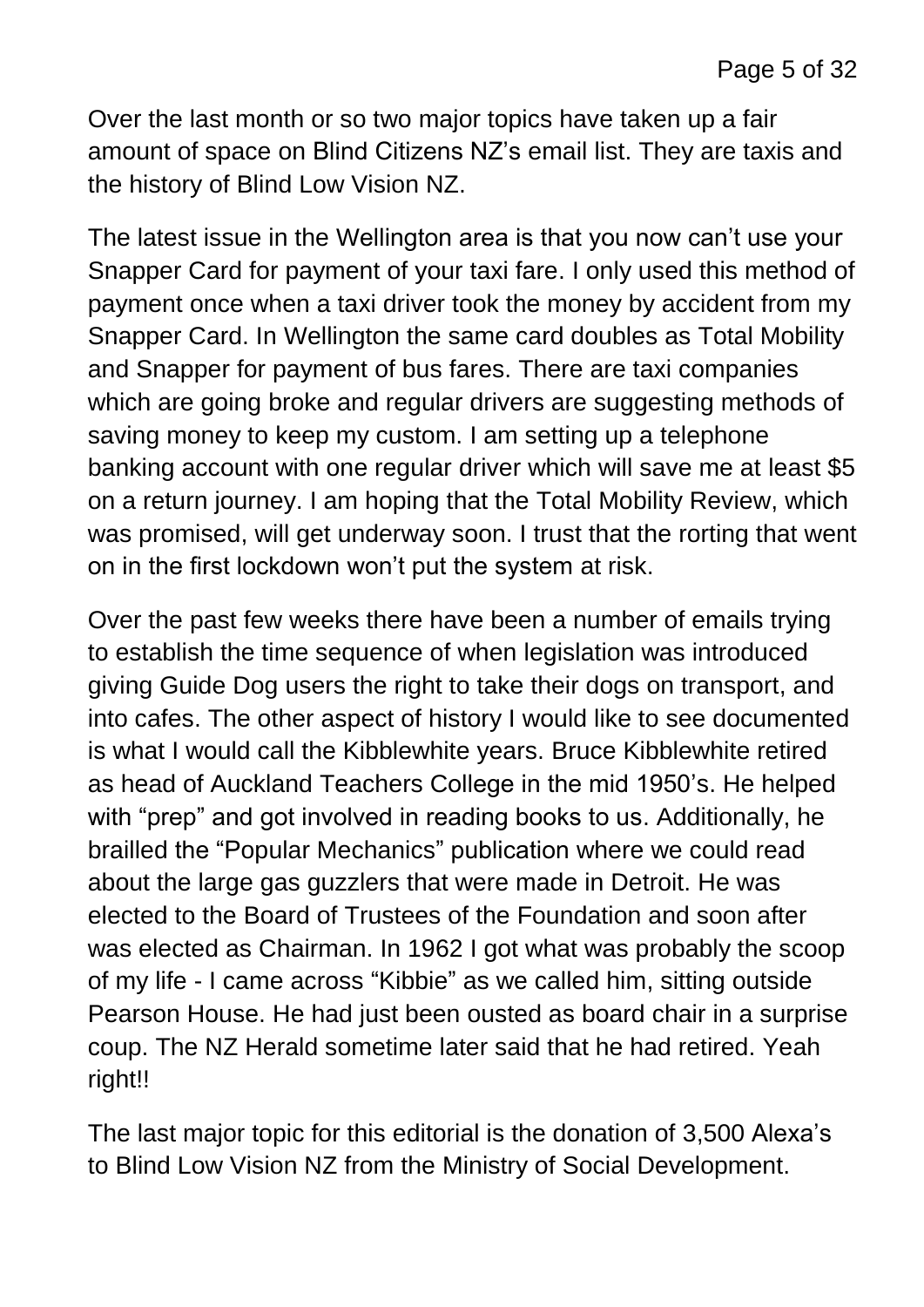The ink was barely dry on my June editorial where I challenged both Blind Low Vision NZ and Blind Citizens NZ to find a way of making sure our members got important information quickly. The challenge now is to get the Alexa's distributed and set up so that our members are able to use them.

I am keen to make my last musical contribution a happy, and maybe frivolous and wistful one. I have picked a song called "Wild Flowers". There are at least four versions of this song all of which are good. Tom Petty wrote the song. Chris Hillman a former member of The Byrds has a version, and so does Jimmy Buffett. Then there is a wonderful version by a girl band called The Wailin' Jennys. To my mind, it is the sort of song you would want to sing to a son or a daughter or a special friend who is venturing off in to the wild wicked world. The last line goes "you belong in a world where you can be free".

I did get to one documentary film over the film festival. The film was called "The Girl on the Bridge". To put it bluntly the film was no Sunday school picnic. Jazz Thornton is a suicide prevention advocate and campaigner. The documentary traversed her life, and her several attempts to end her life. It also focused on Jazz's friend Jessica, who did take her life. The film could well have been a radio documentary. Jazz started making the documentary as a film school project then with the assistance of Leanne Pooley developed it into a challenging and thought-provoking documentary. The documentary kept in the bounds of convention and decency in discussing this topic. I also was aware of Jazz having lived with mental illness - she was well equipped to speak about her experience with conviction and passion a trait that won't be lost on members of Blind Citizens NZ.

I also took in the New Zealand produced film "This Town". The film features two well-known New Zealand actresses. Robyn Malcolm playing the role of a police woman who can't let go of mystery, and Rima Te Wiata is a journalist who pushes Robyn to not let go.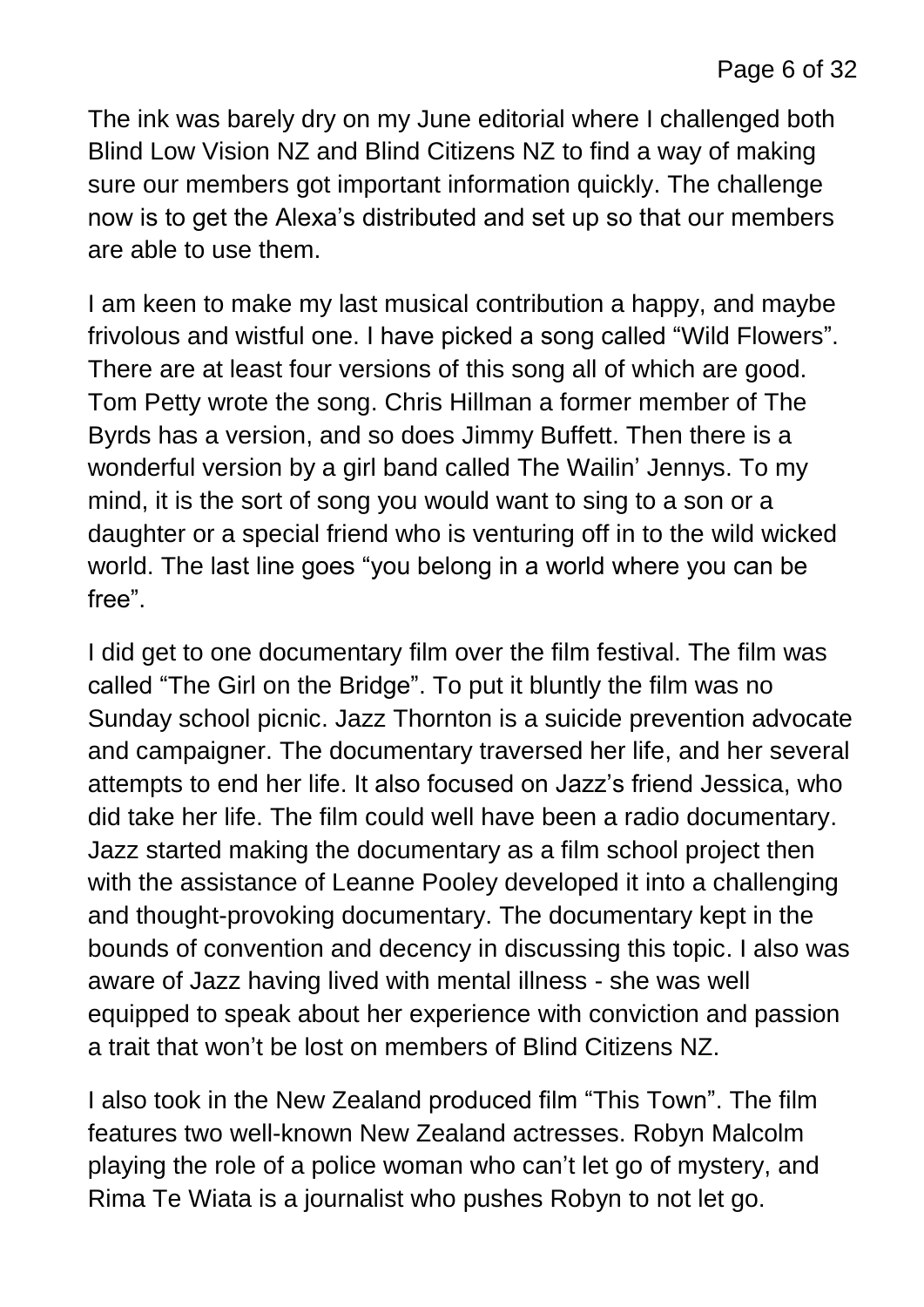There are two major characters - a young man and his girlfriend. Audio description would have helped but in the main the dialogue was good and could be followed without difficulty. There are elements of quirkiness, black humor, and how attitudes can be polarised in a small community. The ending doesn't leave you wondering.

Finally I need to say that I will not be applying for a further term as Focus Editor. I have enjoyed immensely this challenge but feel it is time for "new blood". I am willing to assist aspiring applicants - my intention was to talk with people at our 75<sup>th</sup> celebration, but due to COVID-19 we have instead this year, a one-day AGM.

Go well and take care.

#### **What's in a Name**

## **From Jonathan Godfrey, National President**

Well, what is in a name? Names do matter; they help identify us, or sometimes misidentify us. The name on my birth certificate matches the one that appears on my Kiwi Access card that I use for ID, but it misleads people who do not know me; Jonathan is not the first name on so many documents. There are other names people use for me that show when or how we came into contact. Use of the incorrect name, or a name that is right for someone else to call me, often sounds wrong. I can sit down in a social setting with old and recent friends; the name I am addressed by differs and if the new friends use the old name, or the old friends use the "Jonathan" I am known by most, they each sound strange, almost wrong.

This is the last Focus magazine before our organisation turns 75. Seventy-five years of advocacy and activism by people who went out of their way to help make New Zealand a better place for blind people to live in. Our organisation has had its name changes, but in the end, the core reasons for our existence have changed very little.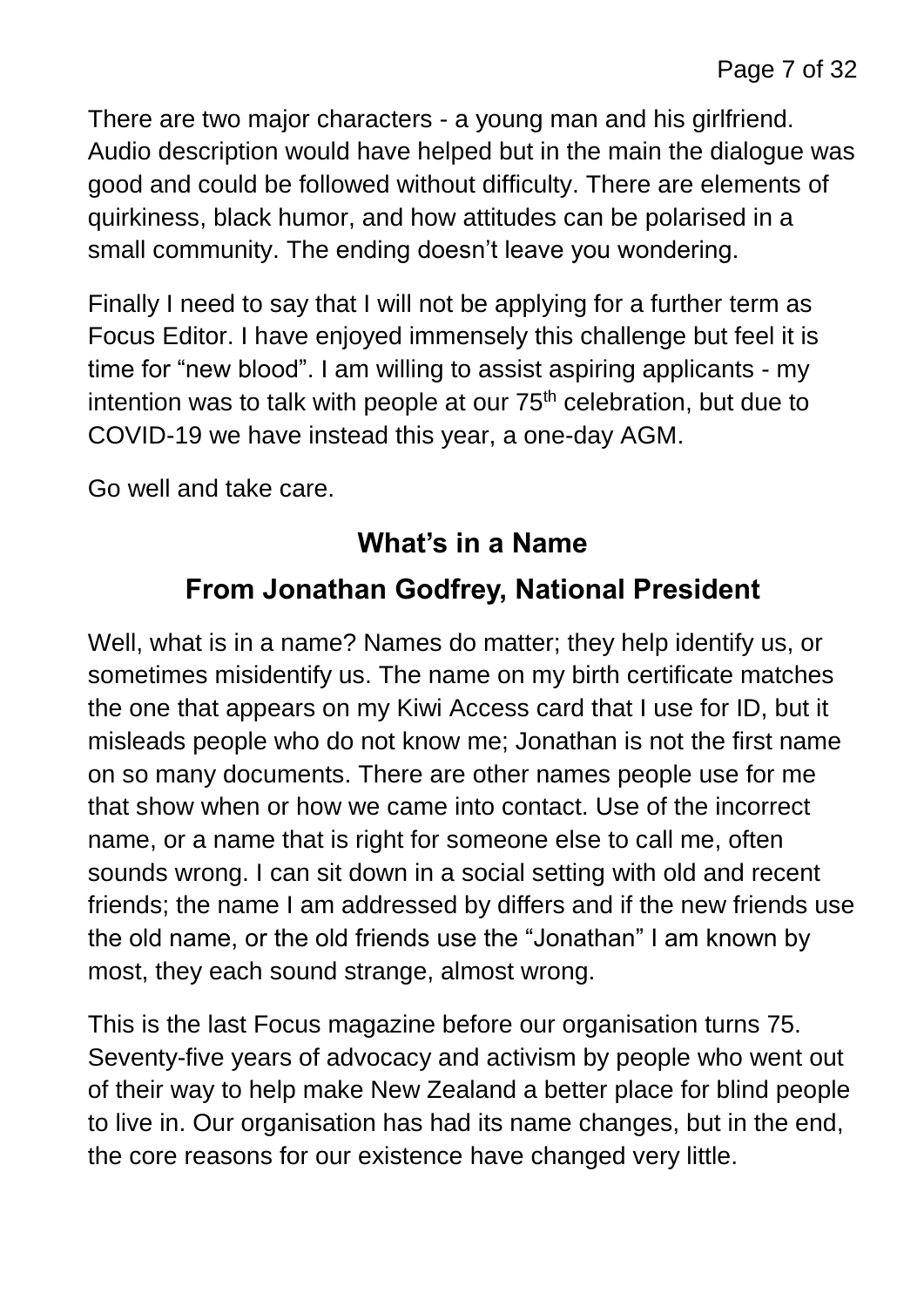I've had the privilege of reading the draft chapters of Greg Newbold's work updating our history with an emphasis on the last 25 years of what we now call "Blind Citizens NZ". One of the appendices lists the various names of our organisation and those used by the Royal New Zealand Foundation of the Blind Inc. which we now refer to as Blind Low Vision NZ. It's been a good read and I'm looking forward to getting it to the publisher and into the public arena.

Like Quest for Equity, Greg's summary of our history over the first 50 years, this updated version served to remind me why we're about to reach 75 years of existence. So much of the changes in the two organisations that have the greatest impact on the lives of all blind, deafblind, low-vision, partially blind, partially sighted, and vision impaired New Zealanders is seen as our organisational names were modified. I've intentionally listed some terms here that have had their time amongst those that are still current today. I haven't listed the other terms I have heard or used, some of which were or are considerably less palatable today, but I do recall well that as a kid at primary school, I quite clearly was "not blind" in the eyes of the other kids, but nor was I totally sighted. "Half-blind" was easily understood and therefore somewhat acceptable for them and me.

So seventy-five years of what? Over that proud history, there have been numerous people who have stood up and been ready to say that something isn't right or something needs to be made better, sometimes with cooperation and sometimes in the face of adversity. What is a common thread across the decades is that the leaders of our organisation have not been self-serving individuals. Their names might have been singled out, but the words coming from an individual person were, time and time again, backed by the real life experiences and aspirations of our members. At times, those leaders have been singled out for speaking out as if they stood alone, or as if they were some sort of trivial irritation.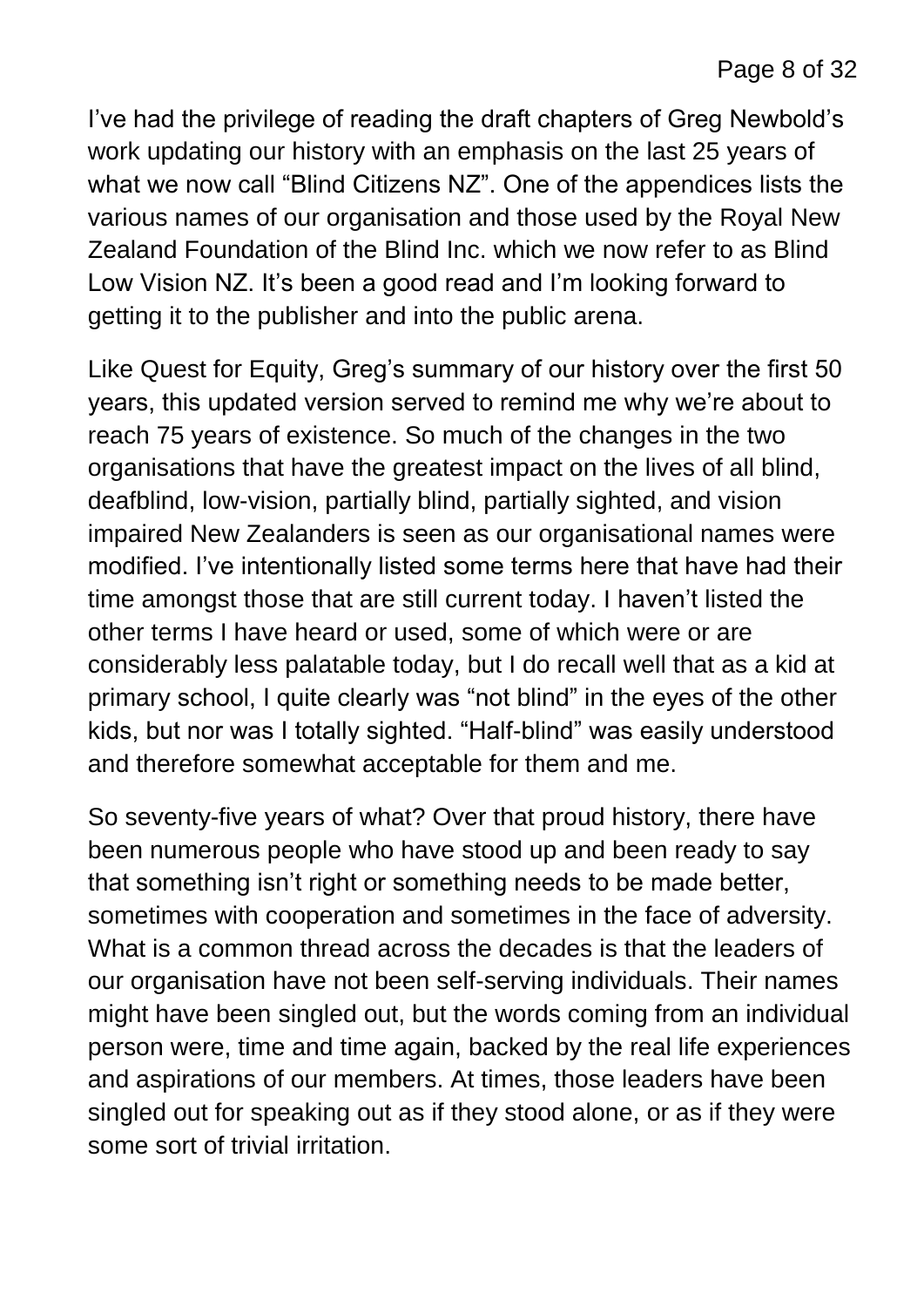One thing that I am very clear of, and I've shared it with people working with and for disabled people, is that no matter how good they are at their job, when they move on to the next job, I and numerous others will still be blind or disabled.

The change made in 2019 by the RNZFB Board to adopt a trading name that explicitly referred to people who were not "blind" did sound alarm bells for some people. Perhaps those same alarm bells started clanging when people saw the recent announcement by the RNZFB Board Chair that constitutional changes pertaining to the membership criteria are to be voted on in the coming weeks.

That letter outlines a host of changes to the RNZFB constitution by way of five resolutions. I believe the description of what is proposed is well written for the most part, and provides voters with sufficient information to either cast an informed vote, or to be able to ask more questions that will then create that informed vote. Mounting pressure from many members of our community led the Board of Blind Citizens NZ to seek an assurance from the RNZFB Board on the proposal about membership.

Blind Citizens NZ has an organisational position on who should be a member of the RNZFB. We also have a position on who should be a client by way of right, and therefore on who should be a client on the basis of a commercial relationship. These organisational positions featured in the written feedback we gave the RNZFB Board and, which I offered at the round table discussion with other consumer organisations held on 15 February this year. This written and oral feedback responded in part to the fear by some Blind Citizens NZ members (and many who are not our members) that the needs of blind people may be less thoroughly addressed if their recognised service provider spread itself too thinly by trying to attract new clients outside the existing membership criteria.

The rationale for reaching out to new members offered in recent years has included that: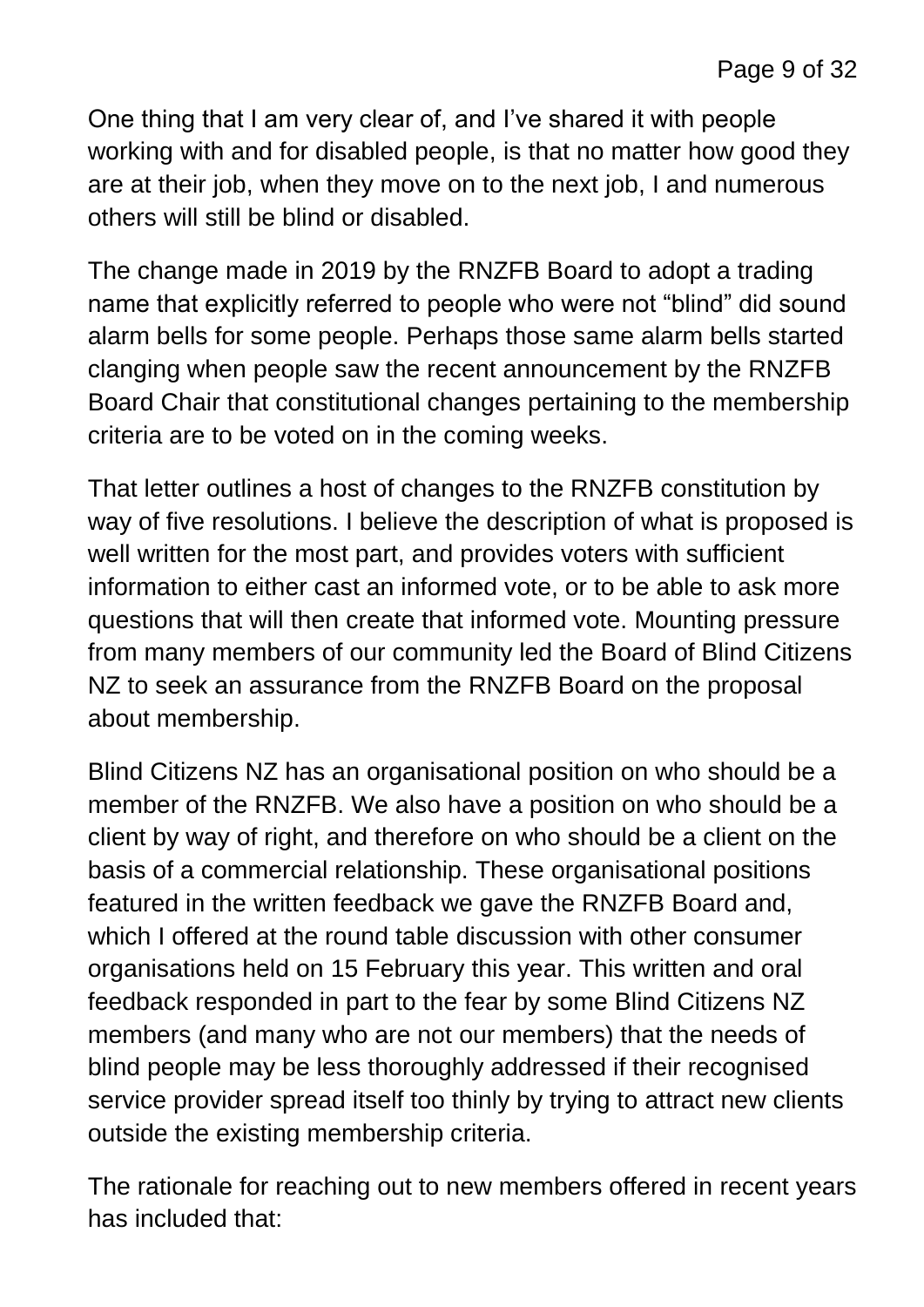- **1.** there were thousands of people outside the current membership criteria that could benefit from the services that the RNZFB could offer them;
- **2.** there were potentially thousands of people inside the membership criteria that were not receiving services.

There is no question that there is potential for a service provider to offer services to a longer list of clients. The question is though, which of those potential clients is the moral responsibility of that service provider and will it stay true to its constitutional objects, and perhaps more importantly, its current members by searching for more clients?

I doubt that any current member would deprive any person access to blindness or deafblindness services if they do meet the existing membership criteria. No one had the right to stop us from gaining access to those services as soon as we were each accepted as members. Even if (as a membership based organisation) we did have a legal right to modify the RNZFB constitution, I suggest that we do not have the moral right to do so. I would argue that we actually have a moral contract with society to ensure that any New Zealander who does meet the membership criteria, actually does get access to those blindness and deafblindness services that we have been receiving. This means that any New Zealand resident who meets the membership criteria needs to be given an opportunity to make an informed decision about becoming a member of the RNZFB Inc., and/or a client of Blind Low Vision NZ. Making it easier for those properly qualifying to get the services they need makes sense. Making sure this is not abused also makes sense.

So why would we open the doors to clients whose needs are different to ours? I am in no way saying that these people should not get the services they need, but does the RNZFB have a moral obligation to take on this additional work? I argue that it does not. Do we have any moral obligation to let these people become voting members for the governance of our service provider? I would argue we do not.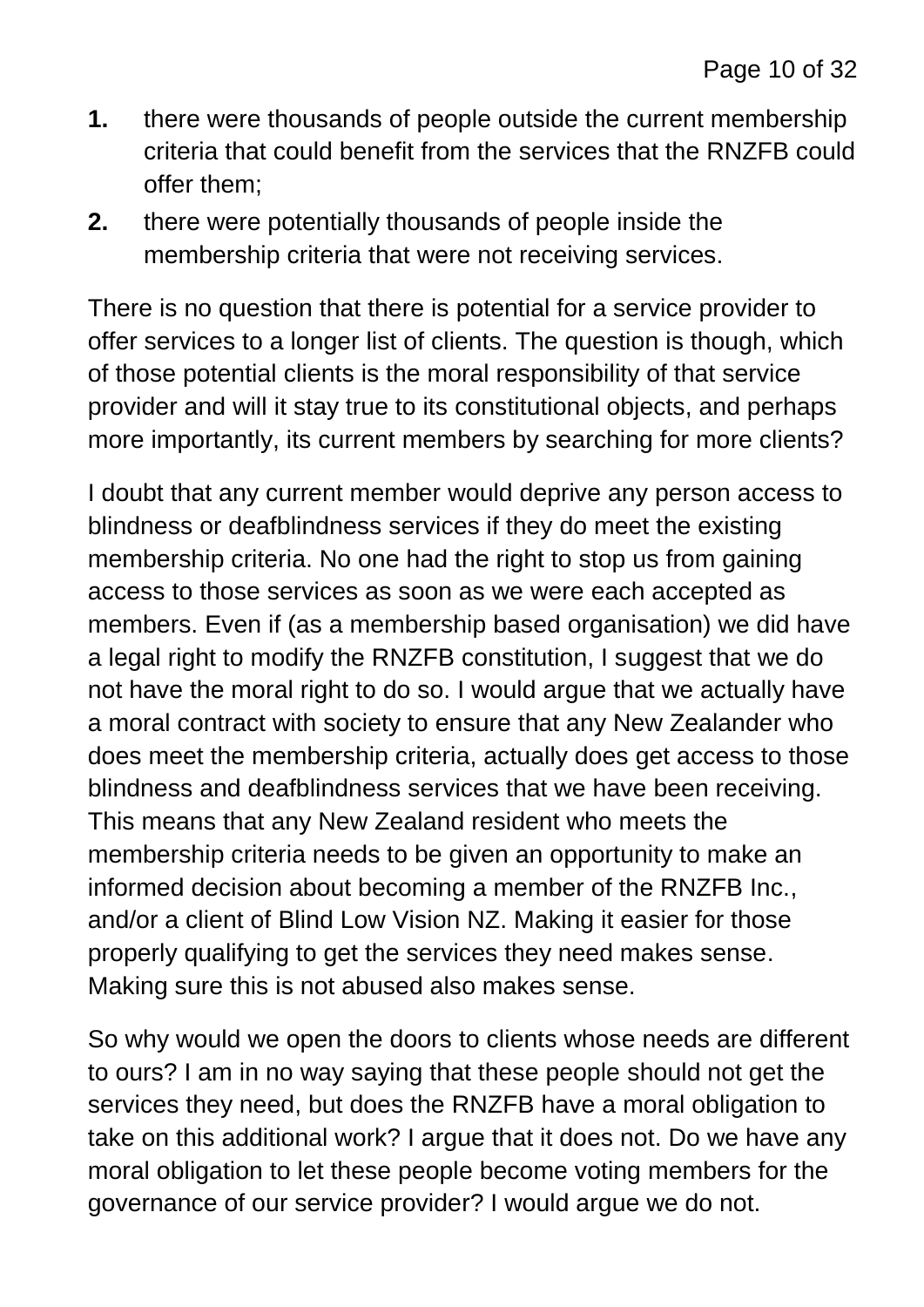While this is my personal opinion, I know that others among our members share this view because we do talk openly about our ideas, our aspirations, our fears, our challenges, and our successes. We do that at meetings, using social media, our newsletters, our email lists, and our place on the Telephone Information Service.

The Blind Citizens NZ Board welcomed the intention to remove any impediments for someone who does meet the current criteria to become a member, and receiving the blindness or deafblindness habilitation or rehabilitation services they need.

The Board decided that the recently issued set of proposals to amend the RNZFB Incorporated constitution were not sufficiently clear on that one proposal though, because we felt that there was too much room for people to interpret the changes in a liberal way, even if there was no intention to offer membership to people who do not need blindness services. We decided to write to the RNZFB Board to ask that further consideration be given, with the possibility of introducing a mandatory policy (this is a constitutional instrument) to ensure that the changes could not be liberally interpreted.

Blind Citizens NZ has been calling for habilitation and rehabilitation services for blind, deafblind, and vision impaired New Zealanders to be fully funded by Government for many years. As a member of the DPO Coalition and the Independent Monitoring Mechanism that makes recommendations for the NZ Government to address, we've also made similar calls for the habilitation and rehabilitation services needed by all manner of disabled people. We have never excluded those people whose vision impairments are not yet bringing them inside the current membership criteria, although I accept that at times our position has not always been conveyed or received well. In effect, we have treated everyone outside the membership criteria in the same way; if a person needed a blindness or deafblindness service then there has been room for the Chief Executive to let them become a client and get those services.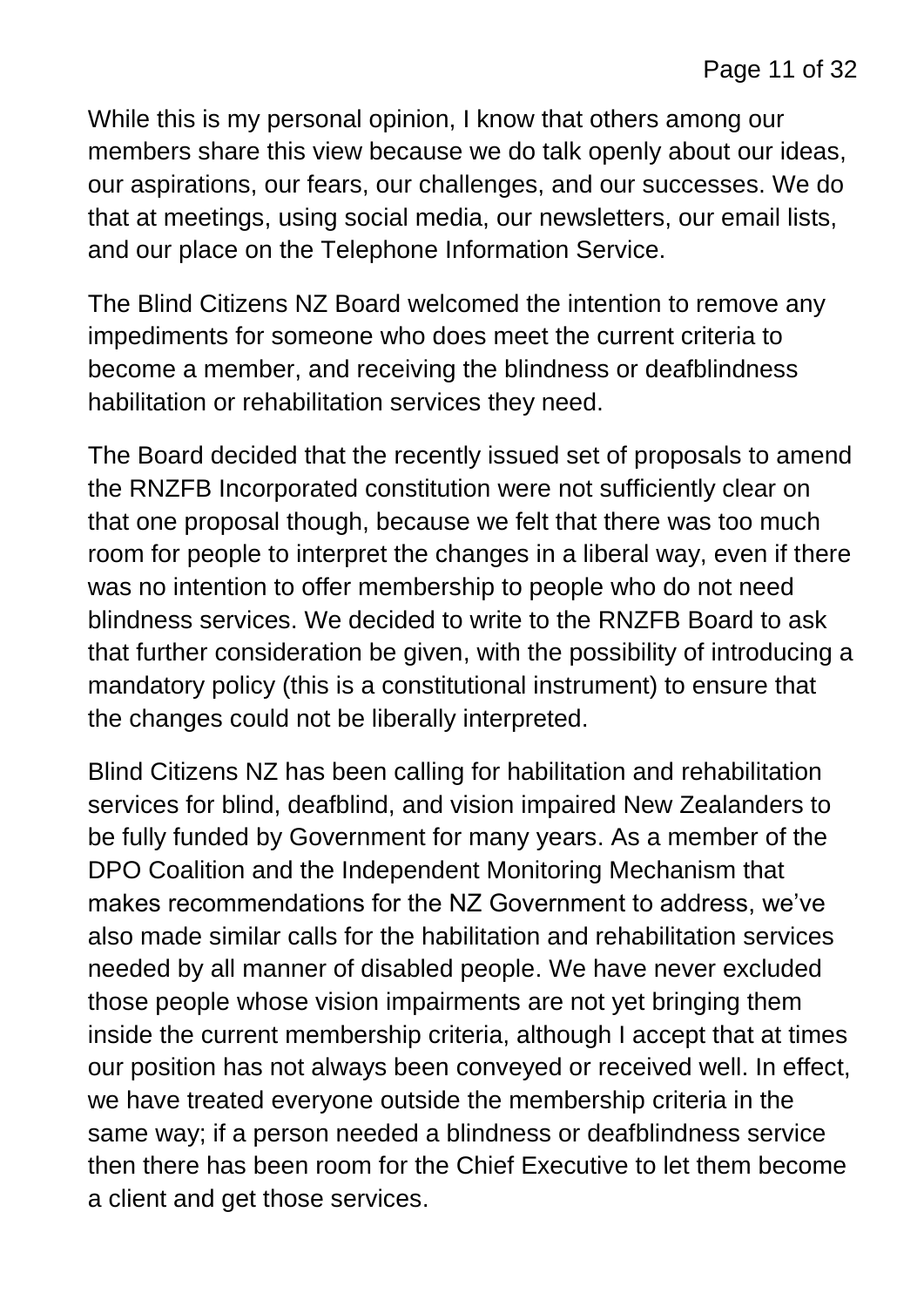No one needs to be a voting member to receive services. If people need a service that is not an existing Blind Low Vision NZ service, then why ask Blind Low Vision NZ for it?

People need to understand that our service provider does not have unlimited resources to assist everyone with everything they want. Lines must be drawn and priorities must be set. Only a fraction of the total budget for Blind Low Vision NZ comes from Government contracts. It will be hard enough to call on Government to fund an increasing number of clients that do meet the criteria, especially in these uncertain times; can anyone expect the range of service to expand to meet the needs of new clients?

Any increase in demand for services will be difficult for Blind Low Vision NZ to meet. Changes promised by Chief Executive John Mulka and the RNZFB Board by way of the new Strategic Plan will take time to bed in, and it will take time to prove that the existing membership is better off following these changes. We've been promised service that responds quickly and effectively to the habilitation and rehabilitation needs of blind and low-vision people. In my verbal contribution to the discussion of the new strategic direction for the RNZFB on February 15, 2020 I asked why anyone would go looking for extra work when there is already unmet need. Furthermore, I now suggest that going looking for extra work could be done by asking every existing client if their needs are being met as if each one of us was a brand new client. After all, we might ask if we are about to start competing for the limited resource that Blind Low Vision NZ has to meet the needs of all of us.

Should all of our needs as individuals not be put on an even footing so that the right prioritisation follows? Can we afford to let our service provider supply services to those people who are the best at asking for service as against those people with the greatest need?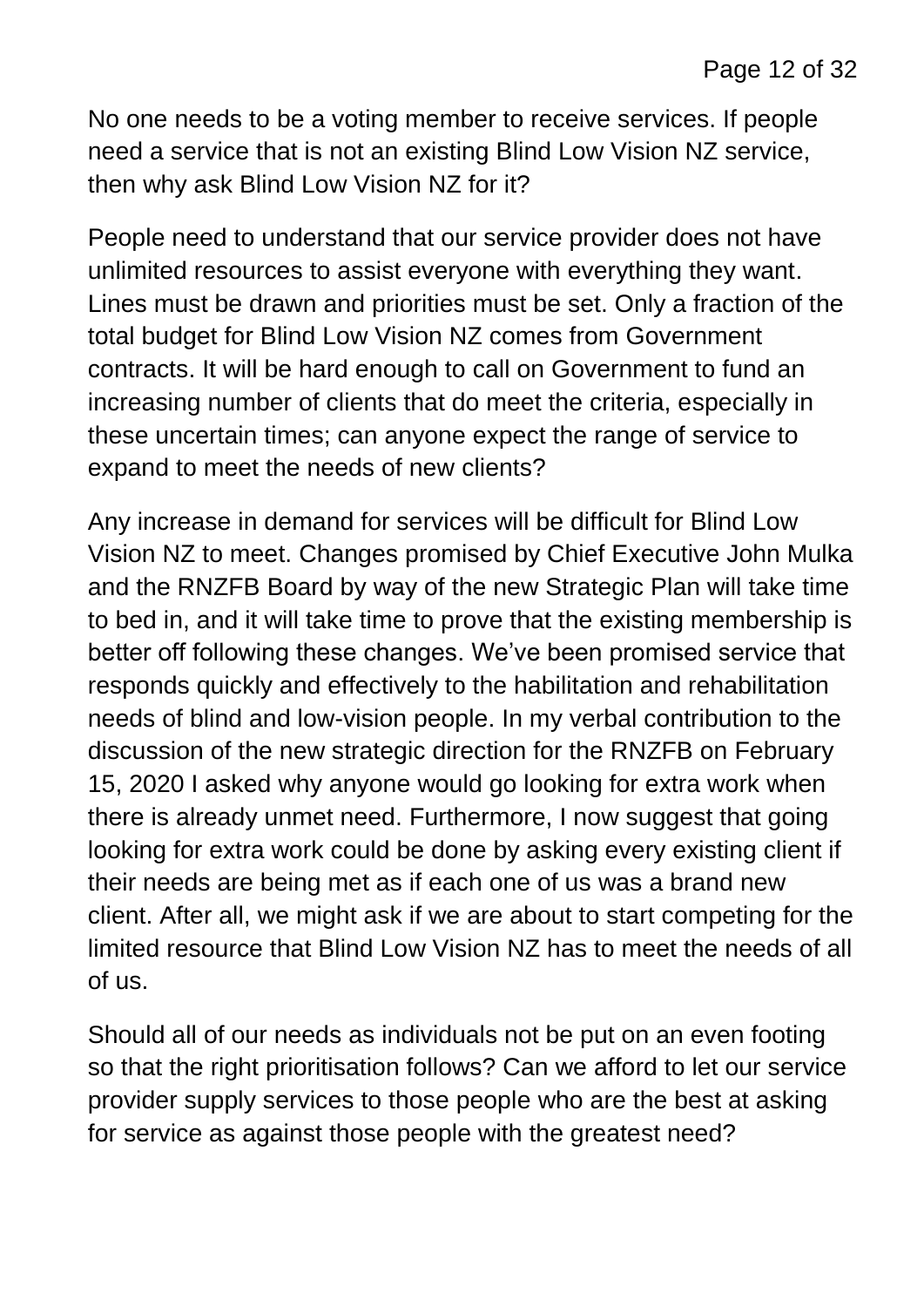Can the RNZFB Board assure New Zealanders that every one of its current members has received the services they need so that all blind and deafblind people are sufficiently habilitated or rehabilitated in order to enjoy dignified lives with as much independence as they choose? We must surely expect that the modern way of evaluating effectiveness of a service be used; delivering a wonderful service to those who receive it is no longer sufficient. It is no longer necessary for any advocacy organisation like Blind Citizens NZ to continually say (and prove) "here is need" because the moral contract service providers across all manner of disability support systems suggests that they must demonstrate that all need has been met. This focus on proving that there is no need to do something is recognised by the United Nations Committee overseeing the progress of countries like New Zealand that have signed up to the Convention on the Rights of Persons with Disability.

Our government must prove there is no need to do something if it chooses not to act.

So our questions are not for Blind Low Vision NZ alone. These questions or very similar ones are being asked across society, especially in relation to disability support, and should be asked whenever public money is being spent, whether that be taxpayer funding or charitable donations. In relation to blindness services, Blind Citizens NZ is the leading voice of blind people and has been for just on seventy-five years. We will continue to offer challenging questions to Government Ministers, Government agencies, and any organisations providing services to blind people. That's how we got things changed in the past, and it is how we can help get things made even better into the future.

We will continue to claim that until such time as a service provider can prove it can do no more for its current clients, it must surely have a moral responsibility not to extend its clientele.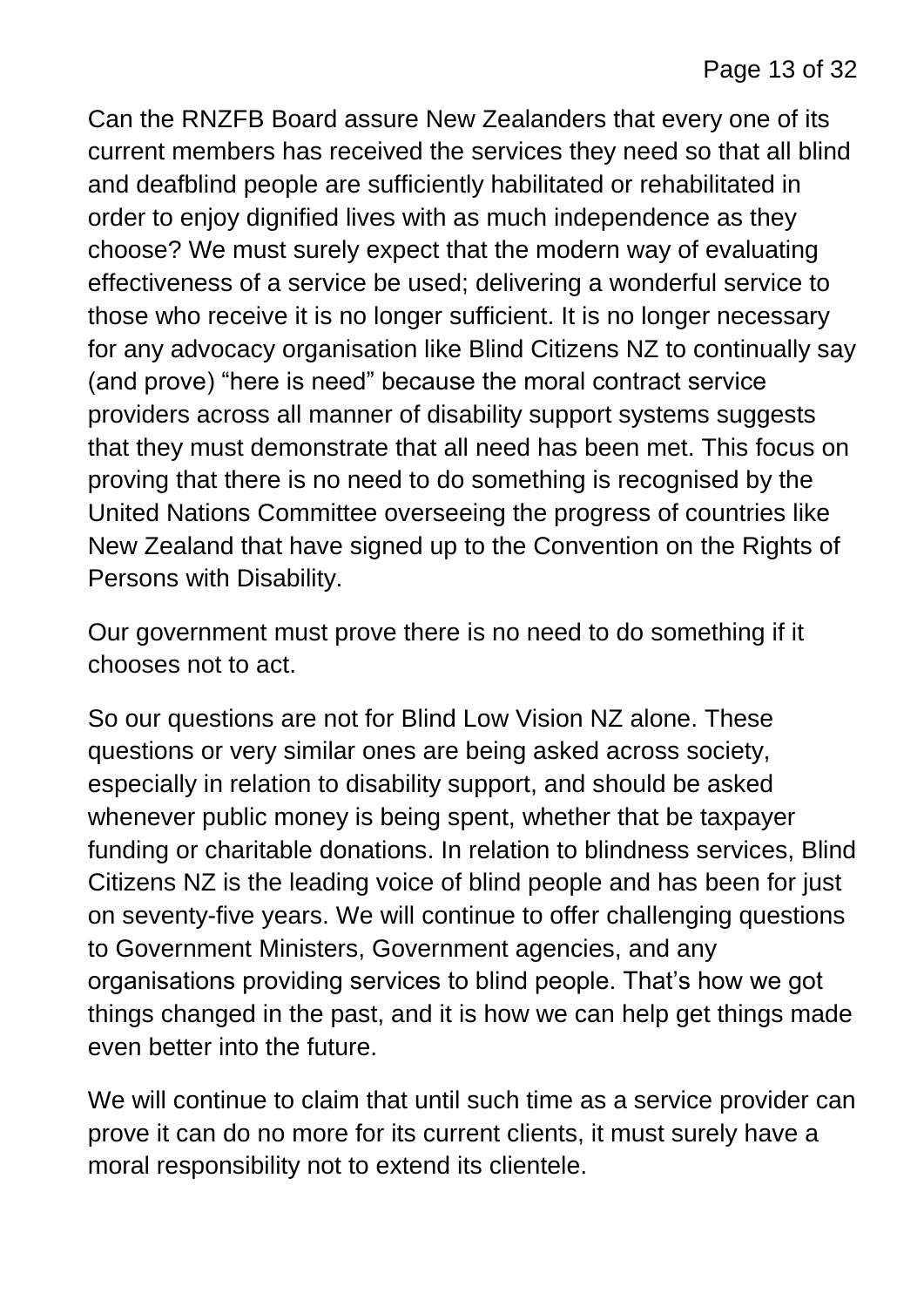This is why Blind Citizens NZ is pleased that the RNZFB Board reached a decision to implement a policy within its current framework which will become a mandatory policy when that constitutional change can be accommodated. In other words, the RNZFB Board heard the concern raised by Blind Citizens NZ and found a way forward that honours what we sought to protect on behalf of our members and all Blind Low Vision NZ clients. Events over the last few weeks where the role of Blind Citizens NZ has been demonstrated are just another chapter in the long history of blind people seeking self-determination and then exercising it.

If, like me, you feel that anyone who meets the existing membership criteria should be offered membership, then like me, you'll vote "yes" to the proposal to expand the set of professionals who are empowered to certify that an individual does meet those criteria.

On the basis of the assurances made by the RNZFB Board, the Blind Citizens NZ Board can now publicly state its otherwise unconditional support for all five of the proposals all RNZFB members will soon vote on.

I hope that (like me) you'll then welcome the new members to our community, and enlighten them about the history that precedes them. A history rich with blind people who took the moral high ground, potentially even at their own expense, on issues that affect their lives as blind people. You might extoll the virtues of becoming a member of Blind Citizens NZ and invite them to obtain a copy of Quest for Equity (1995) or Greg Newbold's 2020 history (title withheld on purpose). I trust that you will also reassure these new members that Blind Citizens NZ is continuing to seek fully funded habilitation and rehabilitation services for every person who meets the membership criteria, but that we are also expecting Government to make sure that every disabled person is having their needs met, including those people whose vision loss means they are currently outside the membership criteria.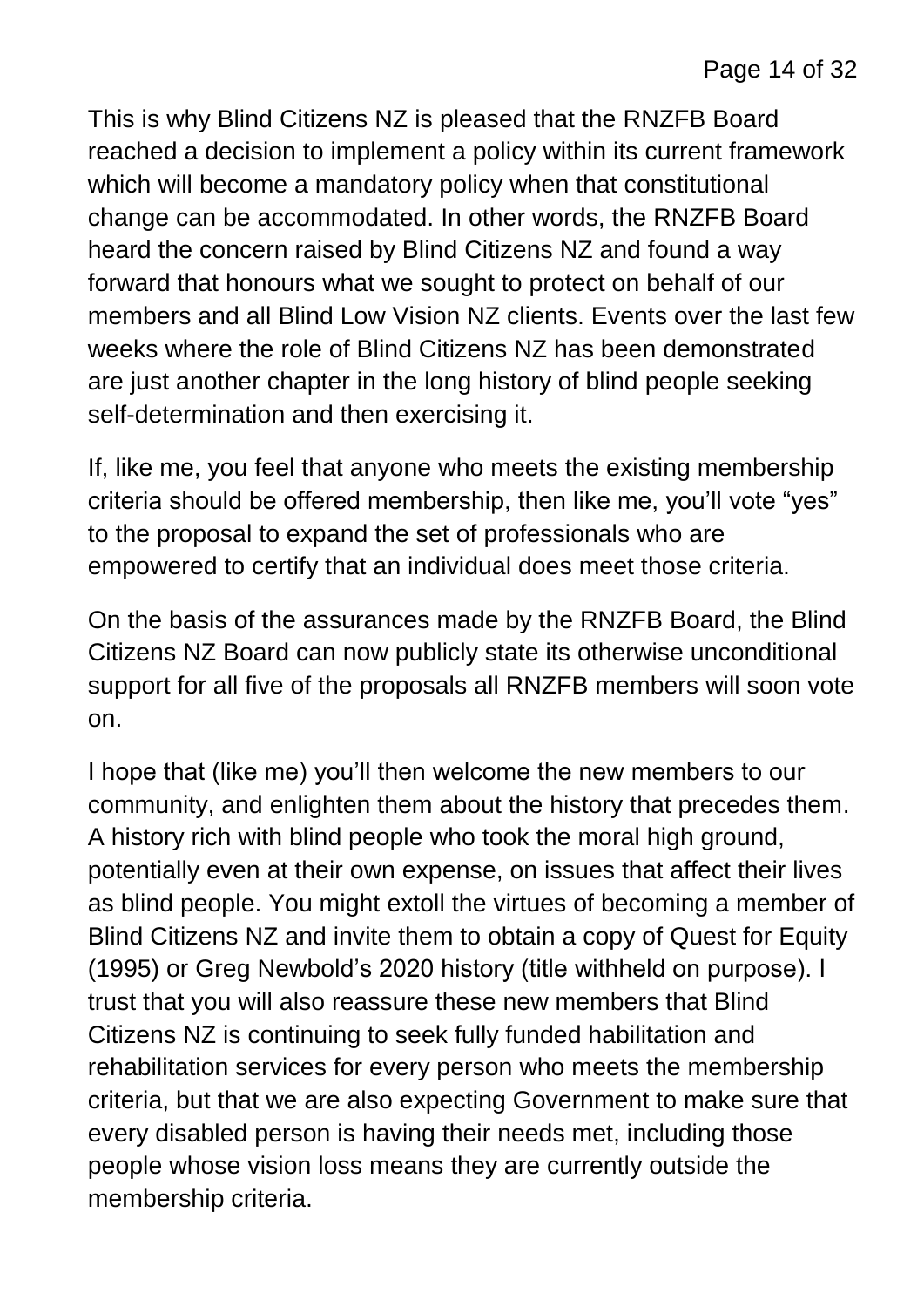## **Vote by Telephone Dictation Voting in the 2020 General Election and Referendums**

The 2020 general election and referendums on End of Life Choice, and Cannabis will take place on Saturday 17 October.

If you are blind, deafblind, low vision, vision impaired, or have a physical disability that means you are unable to mark your voting papers without assistance you can choose to use the telephone dictation voting service to cast a secret vote.

If you want to vote using the telephone dictation service in this year's general election and referendums you will have to register, even if you have used the service at previous elections. Eligible voters can register to vote by telephone dictation from Monday 14 September by calling 0800 028 028, and selecting Option One.

You will be given a registration number and you will be asked to choose a "secret" question (and your answer), that only you will know you have provided. You can choose the name of your first primary school, the name of your first pet or the name of the street where you grew up. You must be registered for telephone dictation by 7pm, Thursday 15 October - two days before the close of voting.

You can vote by telephone dictation from Wednesday 30 September. To vote, call 0800 028 028 and select option 2 weekdays from 9am to 5pm until Friday 9 October. From Monday 12 October you can call from 9am to 7pm. Your last chance to vote is on Election Day, Saturday 17 October from 9am to 7pm.

When you phone to vote, the electoral official will ask for your registration number and the answer to your secret question. Do not give your name to the electoral official – they won't know your identity and your vote is secret.

The official will then read out a list of political parties and the names of candidates standing in your electorate.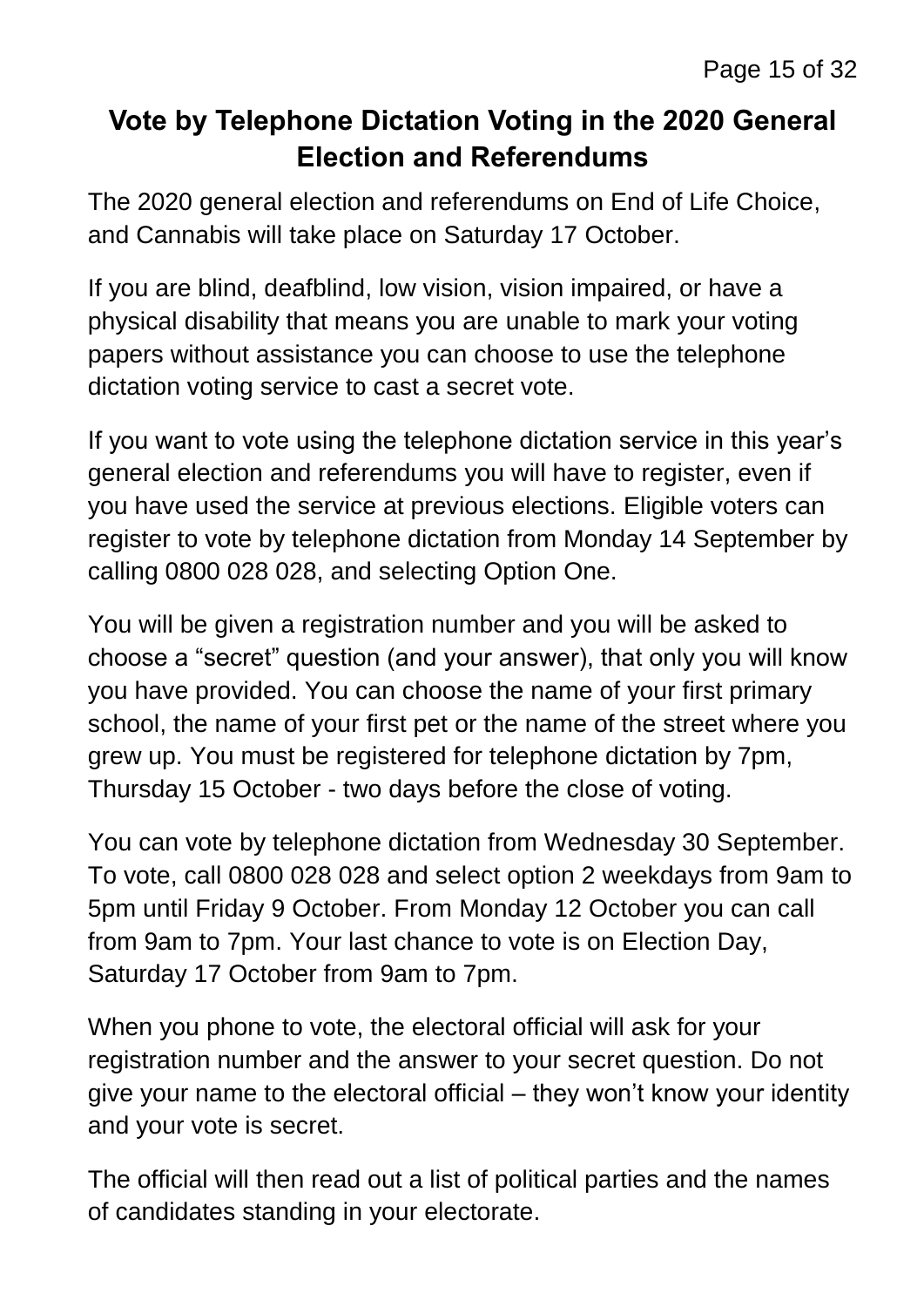They will mark your voting paper according to your instruction. They will then read out the referendum questions on whether the End of Life Choice Act 2019 should come into force and whether the recreational use of cannabis should become legal. The official will mark your referendum voting paper according to your instructions.

A second electoral official will confirm that the voting papers have been marked according to your instructions.

**Voting with help from a support person:** If you'd prefer, you can vote at a voting place from Saturday 3 October until 7pm on Election Day, Saturday 17 October. If you need help to read or mark your voting papers, a friend, family member or electoral official can be your support person. Your support person can:

- go behind the voting screen with you;
- **•** read out the words and information on your voting papers;
- **F** mark the voting papers for you if you ask them.

Your support person can't tell you who you should vote for in the general election, or how you should vote in the referendums.

For more information about enrolling and voting in the general election and referendums you can:

- visit vote.nz:
- **phone 0800 36 76 56;**
- **EXECTE:** email [enquiries@elections.govt.nz;](mailto:enquiries@elections.govt.nz) or
- phone Blind Low Vision NZ's Telephone Information Service.

**Note:** Blind Citizens NZ's work with the Electoral Commission and Ministry of Justice involves the provision of advice for the requirement of relevant information in braille, audio, large print and electronically, for the General Election and Referendum.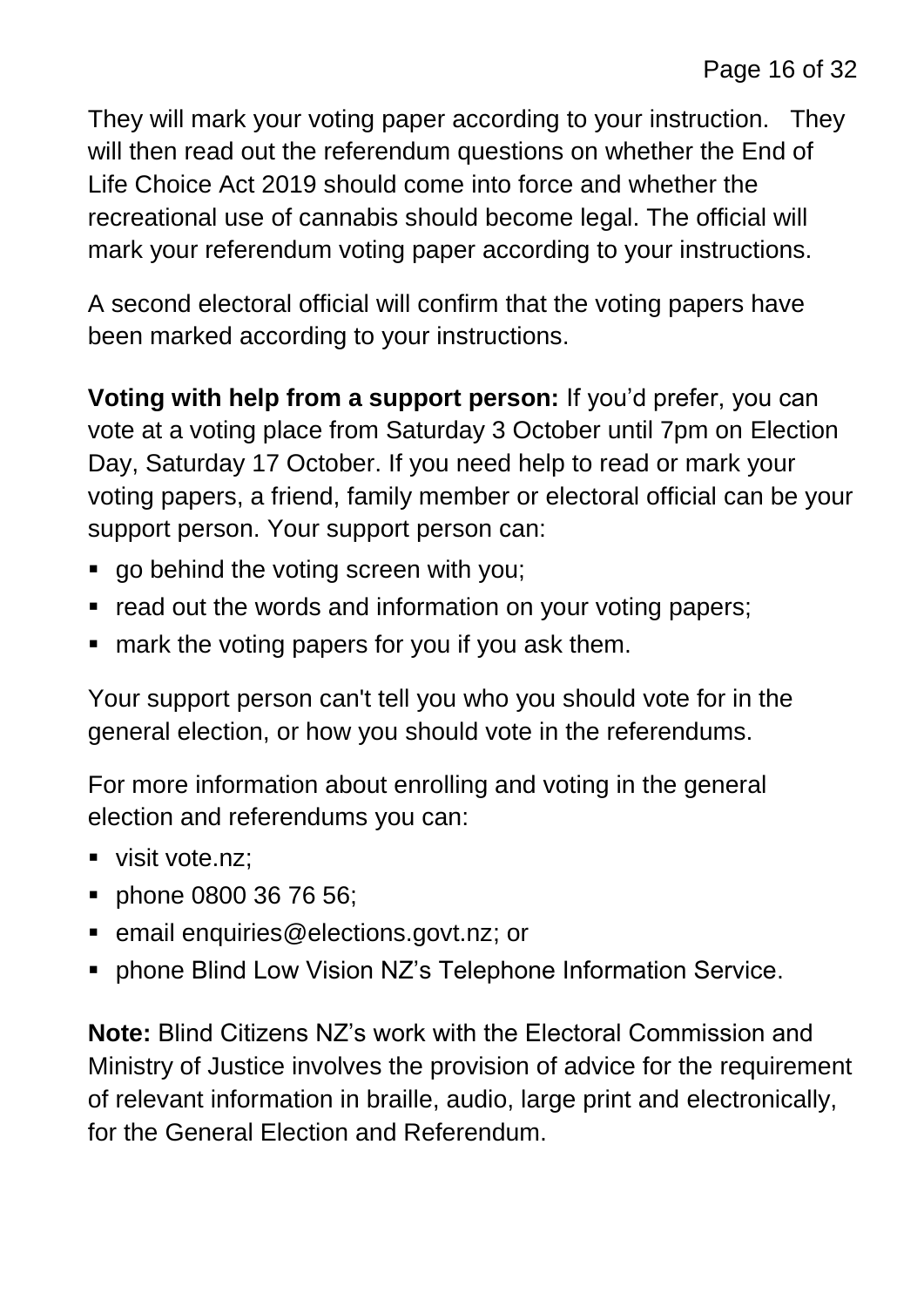## **One Year into the Transformation of Blind Low Vision NZ From John Mulka, Chief Executive, Blind Low Vision NZ**

## **Regional Service Delivery Model**

One year ago as I commenced the role of Chief Executive, it was very evident that we required a significant refresh of the service delivery model. This new approach was to be built on the premise of positioning the client at the centre of our work. At that particular time the reality was unacceptable service wait times and untenable costs to serve those clients, along with a lack of synergies in the client journey which was negatively impacting the customer experience.

The objectives of the refresh were to achieve quantifiable and sustainable improvements in the delivery of services to our clients, in a cost efficient, effective and timely manner to meet or exceed international best practice levels.

We adopted a quadruple aim approach in which as a service organisation we simultaneously pursued four dimensions of performance:

- **1.** Improve the experience;
- **2.** Improve the impact via measurable outcomes;
- **3.** Reduce the costs of service;
- **4.** Improve not only the client but also staff satisfaction.

We determined the best way to deliver on this was through a regionalised service delivery model. Our specialist services – FLVA, ADL, O&M, ACATS, CLE, Deafblind, Counselling, Children's services and employment would be provided within defined geographic regions, and oversight would also occur via geography based Managers responsible for all aspects of the business.

The transformation to a regional model was to deliver upon the following: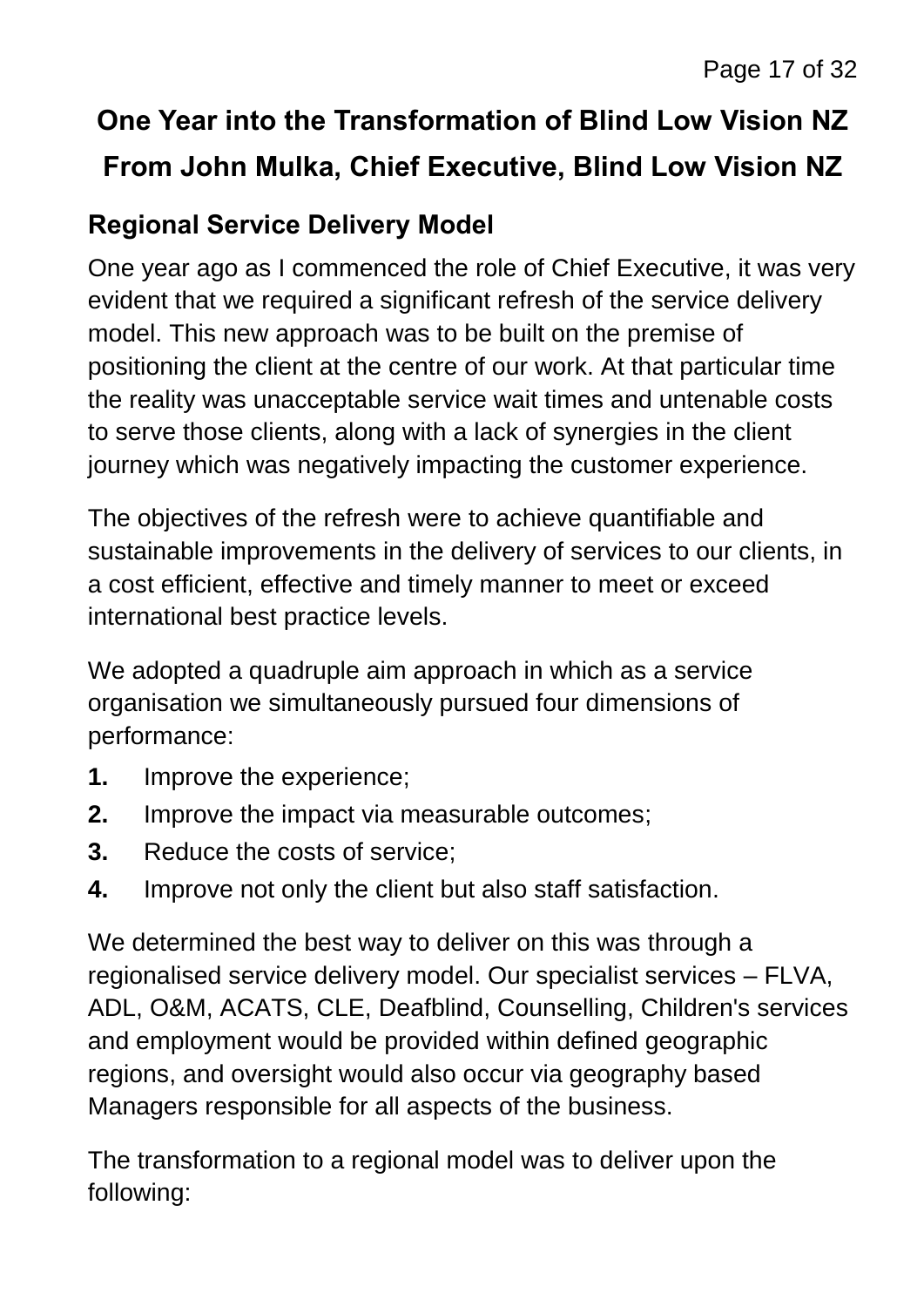- **1.** An effective, open and transparent leadership representation for service delivery.
- **2.** Clear reporting lines and a supportive management structure at a localised level allowing for accountability of productive outputs and client outcomes.
- **3.** Productivity will be front and centre for service delivery operations with the utmost importance upon the quality performance.
- **4.** The ability to fully leverage the digital transformation.

As we reflect upon the past year I am pleased to share some highlights that further supports the move to a regional model but most importantly its positive alignment to the previously mentioned principles:

 80% of our workforce are now engaged in roles that provide direct service support of our clients on a daily basis – this is a relevant fact given we are a service organisation.

This also corresponds to us aligning our staffing structure to reflect less management and more emphasis upon service and the client experience.

- We delivered services to over 12,000 clients recording 58,000 hours of client related service time, completing 17,500 service appointments. The service delivery teams recorded 10,000 hours of client related travel.
- We averaged 2,350 unique library users per month with average monthly website visits over 17,000. The contact centre team resolved 74% of all inbound calls on the first call.
- **1600 new clients joined us.**
- One year ago 60% of our clients were waiting more than one month to receive service. Throughout the year this number declined to a low of 17% considering our established target was under 35%, which is an excellent result.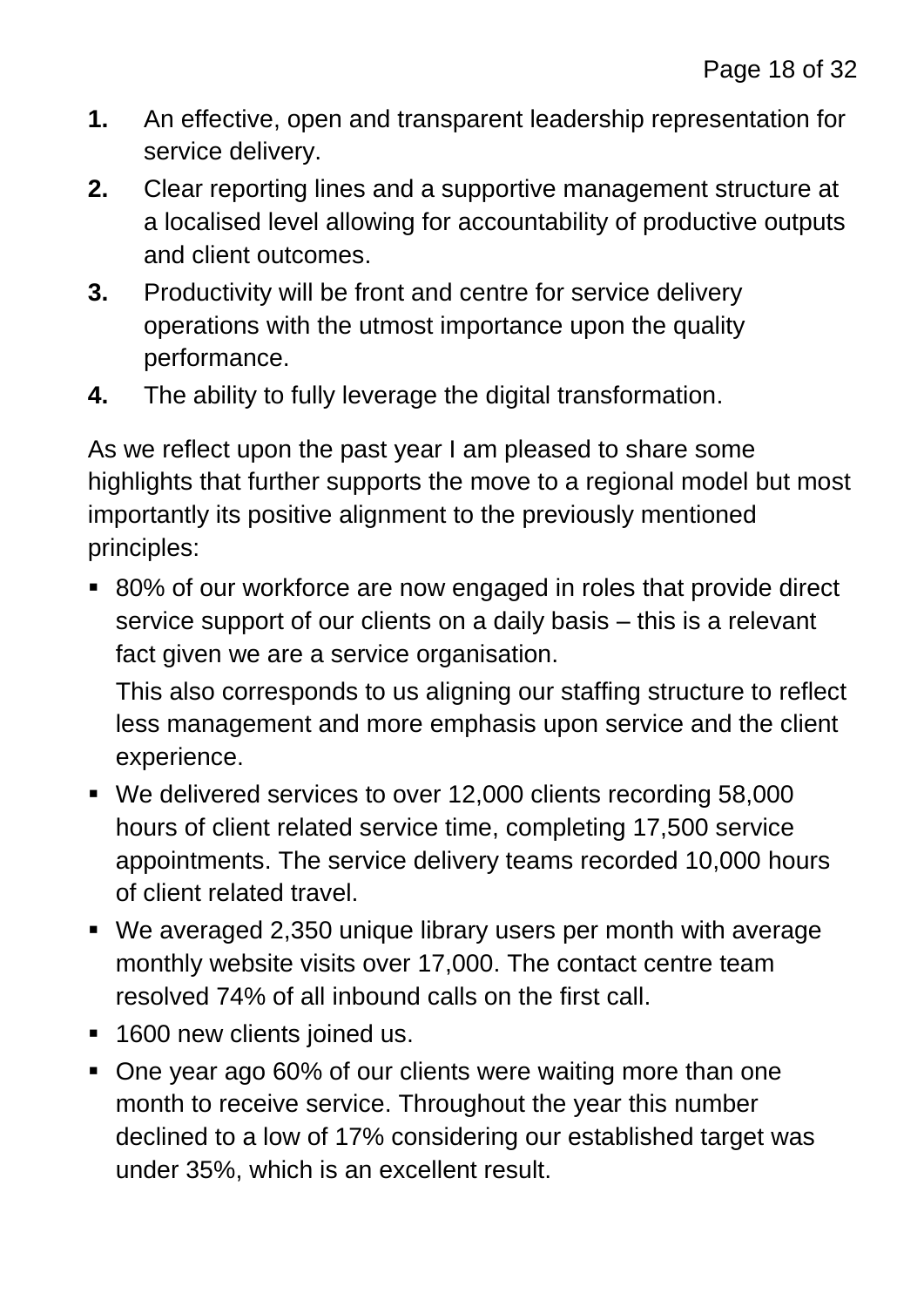- One year ago in excess of 1,200 clients were in the service queue, presently we are 60% less in that regard.
- Voice of the client seeks feedback in relation to three steps in the client journey – registration, the PSP experience and overall satisfaction with service, with the most recent calculation at 97% satisfaction.
- One of the key objectives for our operational refresh was to achieve a 30% reduction in our cost of service – this we have achieved with a 34% reduction.
- We have introduced a balanced scorecard, which provides a single measure outcome for overall organisation performance across all our KPIs, condensing the results into four perspectives – operations, clients, finance and staff. We then assign a weighting to each perspective reflecting importance to the organization and then derive the overall performance score. Against our optimal performance targets for the past year, we scored 73% - which equates to a solid B grade.

The first year assessment of the regional model considering organisational performance is very encouraging with some further work to be done.

## **Parnell Site Development – New Office for Blind Low Vision NZ**

The RNZFB is very fortunate to own land in Parnell, central Auckland. Acquired some 130 years ago, during the late 1800s the location has been synonymous with the work of the organisation over many years. Having long since moved away from institutional guardianship, sheltered workshops and hostel accommodation, the RNZFB has been successful in putting that land to better use by professionalising our property portfolio. Today, thanks to that prudent management, our Parnell property has grown to become a unique cluster of academic, medical, retail and community facilities which in turn provides on average 10 - 15 per cent of Blind Low Vision NZ annual income.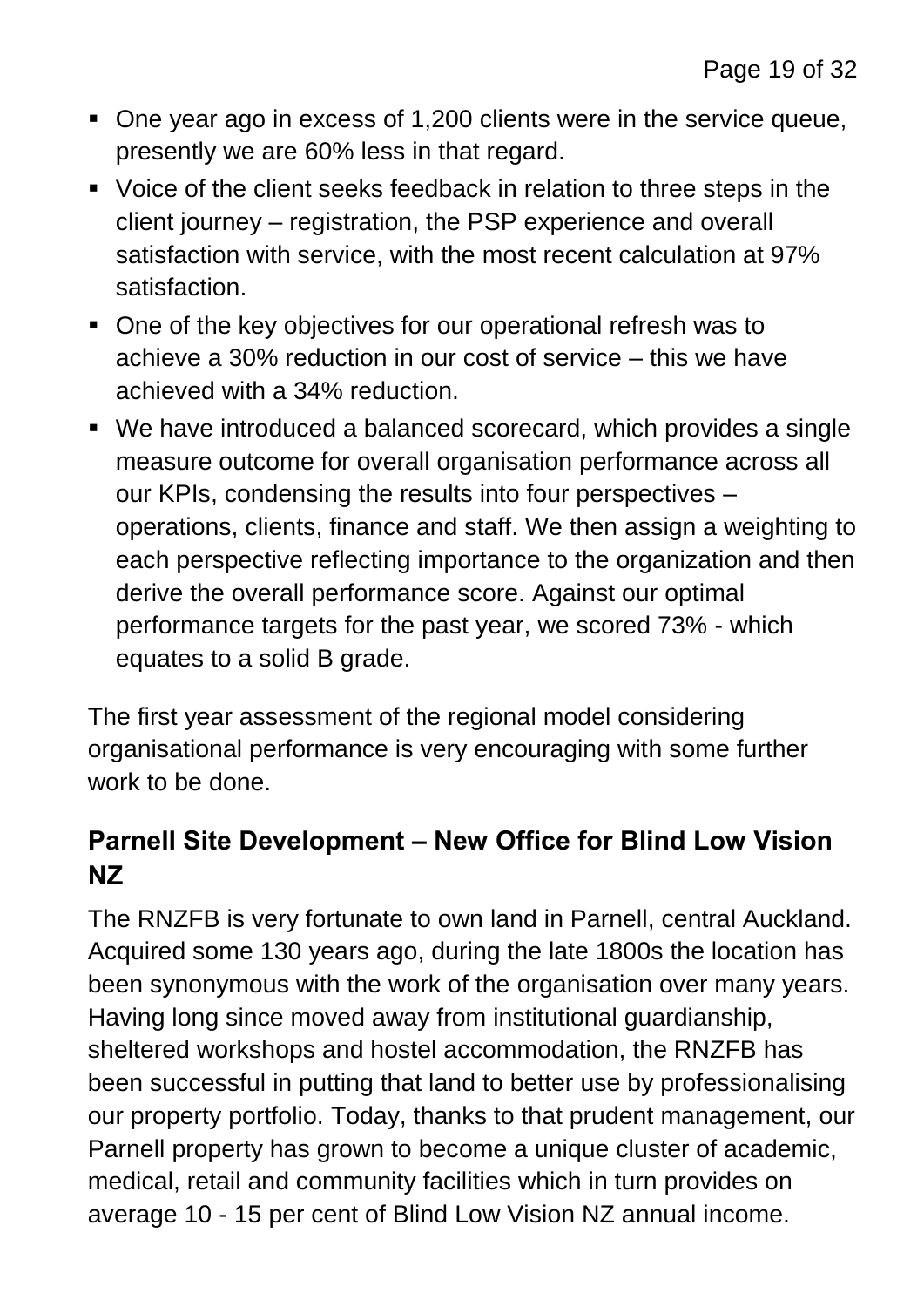The RNZFB Board strongly believes charities must operate like businesses, with a solid plan and firm budget, including diversifying our income streams that maximise the returns from the assets we own. Given the significance of the Parnell precinct and its value, the RNZFB and Generus Living Group have formed a joint venture to build a premium living environment for seniors within the precinct in Parnell.

Through this union of commercial and charitable interests, the RNZFB will have sustainable income to fund a larger portion of the needs of current and future clients. It also gives the residents of Parnell and neighbouring suburbs access to a local premium retirement village, which is the first of its kind in New Zealand.

The most exciting part of the joint venture includes the construction of a purpose built office for Blind Low Vision NZ which means we will retain operations on the Parnell site.

The state of the art building design will include many amenities and features conducive to usage by the Blind and Low Vision community. Construction on the project is to commence in early 2021 with a forecasted completion in late 2022. As we get closer to the project completion date we will be providing pertinent updates to the building design and the positive impact for clients.

## **Blind Citizens NZ 2020 Annual General Meeting**

If you are thinking about attending our one-day AGM on Saturday 10 October 2020, then now is the time to register.

Bearing in mind the challenges we are all facing as we unite and work our way through COVID-19, attendance can happen one of two ways. In person, or virtually by Zoom. Zoom provides the option of joining using a video link, or by phone. On this occasion, the connections will be with individuals attending.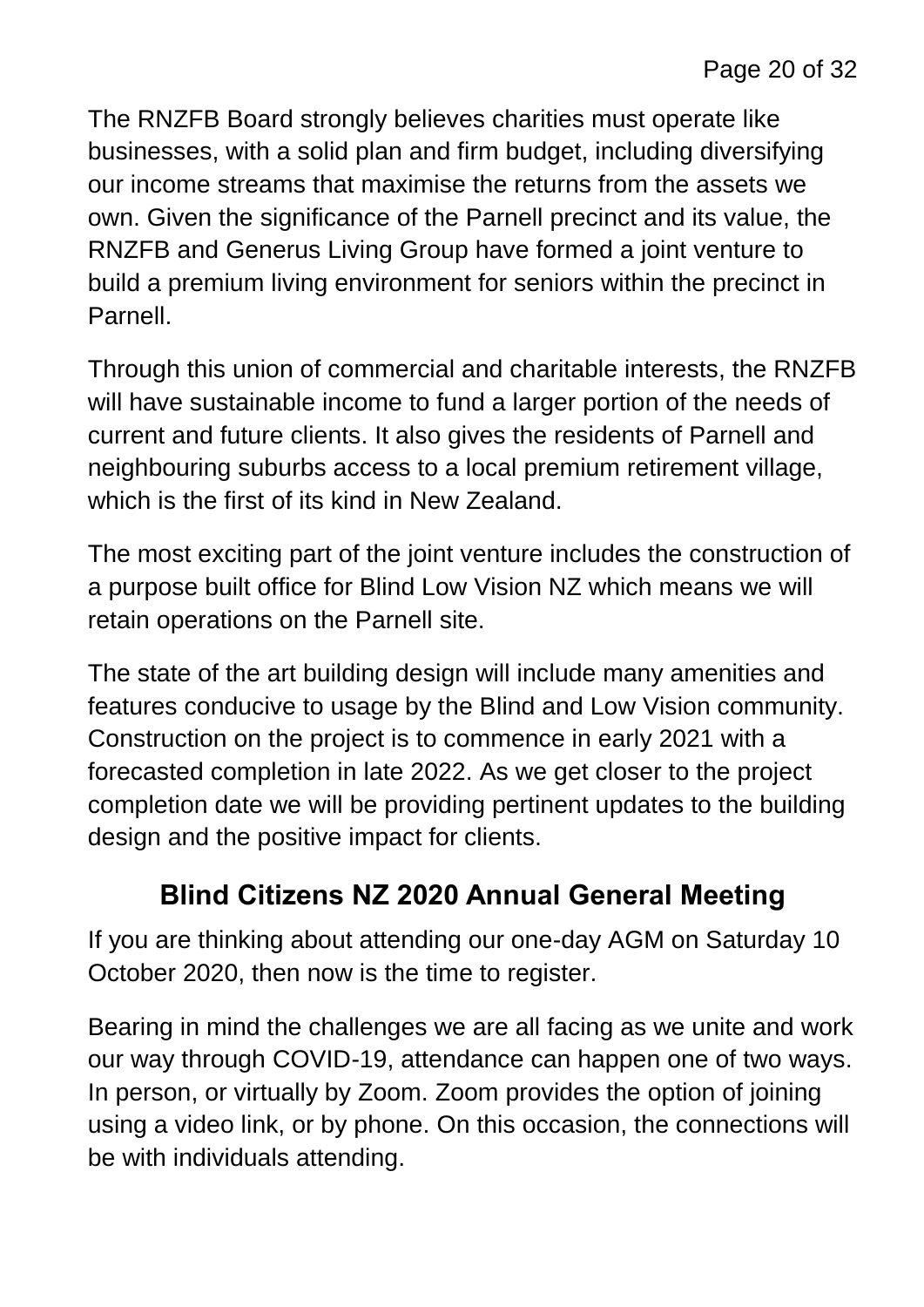The physical venue is the Brentwood Hotel, Kilbirnie, Wellington. If you plan to attend in person, please be assured the hotel's meeting facilities ensure there is plenty of room for physical distancing to happen.

For registration details , contact our National Office, or visit our website (information at the end of this Focus issue). There are a range of options available to choose from.

An important piece of information to share relates to the launch of Blind Citizens NZ 75 Year History. After receiving advice from Greg Newbold (author), the Board has altered its approach as to when this will happen. His advice is this should be launched as originally planned. Not delayed until next October. For this reason, Blind Citizens NZ's 75 year history will be launched during the AGM on 10 October. All going well Greg Newbold will be attending in person. Updates about the availability of the publication in the full range of blindness alternate formats, cost to purchase etc., will be provided once these details are finalised.

The presentation of awards will also happen at the AGM. For example the John McDonald Trophy will be presented, along with any other awards the Board may determine.

## **Focus Editor – Call for Expressions of Interest**

The Board annually, reviews all representative appointments and from time to time, makes a decision to call for expressions of interest to open up opportunities, as a matter of course. When this happens, unless the incumbent has stated they do not wish to continue, they can reapply. Allan Jones has held the role of Focus Editor since December 2017 – he advised the Board he is happy to continue for the immediate future, encouraging the position to be publicised during 2020. This is the second of two calls for expressions of interest in the Focus Editor position.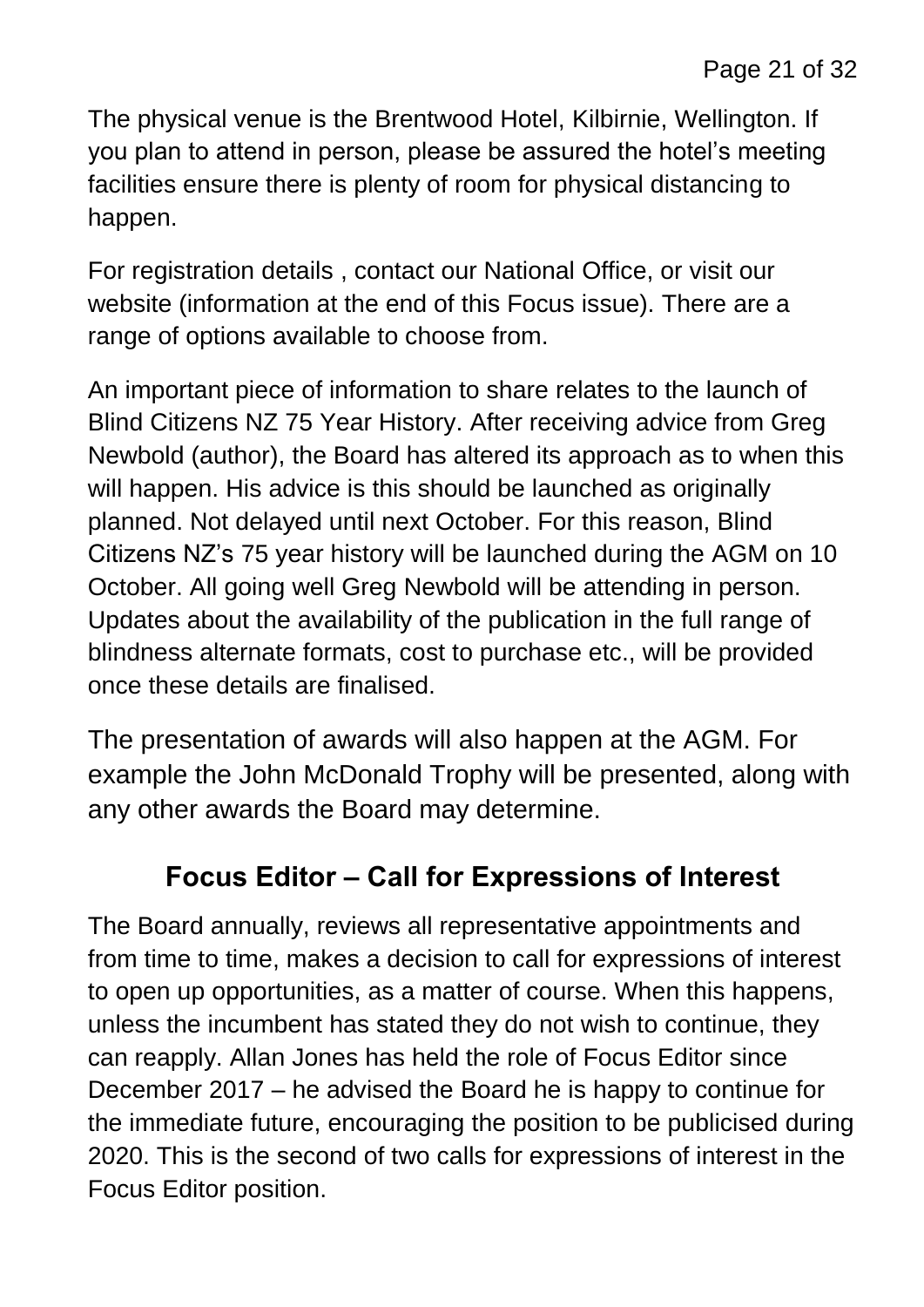Key aspects for prospective editors to bear in mind include that:

- the appointment will be for a two-year term;
- Focus is the official national publication of Blind Citizens NZ;
- Blind Citizens NZ's membership is the target audience;
- editorials are intended to raise and promote debate on issues that are current and topical to the blindness community, and stimulate reader-interest in submitting Letters to the Editor.

The Board has previously considered how Focus presents to members, individuals and entities who like to remain abreast of Blind Citizens NZ's work. Mindful the presentation of Focus is largely unchanged since early 2000, the Board promotes the opportunity for the Focus Editor to influence change.

Expressions of interest from amongst financial members of Blind Citizens NZ for this position are called for. Should further information be required, applicants should contact National Office for full details of the position. Expressions of interest close at 4pm, Monday 2 November 2020. The Board will consider all expressions of interest at its meeting the weekend of 20-22 November 2020.

## **Expressions of Interest – Blind Citizens NZ Representative to the Blind and Low Vision Education Network NZ Board of Trustees**

Blind Citizens NZ is calling for expressions of interest to fill the position it holds on the Blind and Low Vision Education Network NZ (BLENNZ) Board of Trustees. Ms Wendy Chiang has held this position for a full term of office (three years). Ms Chiang has advised that while she is passionate about education and making a positive difference, her personal educational commitments for the immediate future, means she will not be seeking reappointment. Here now, is information about this representative position…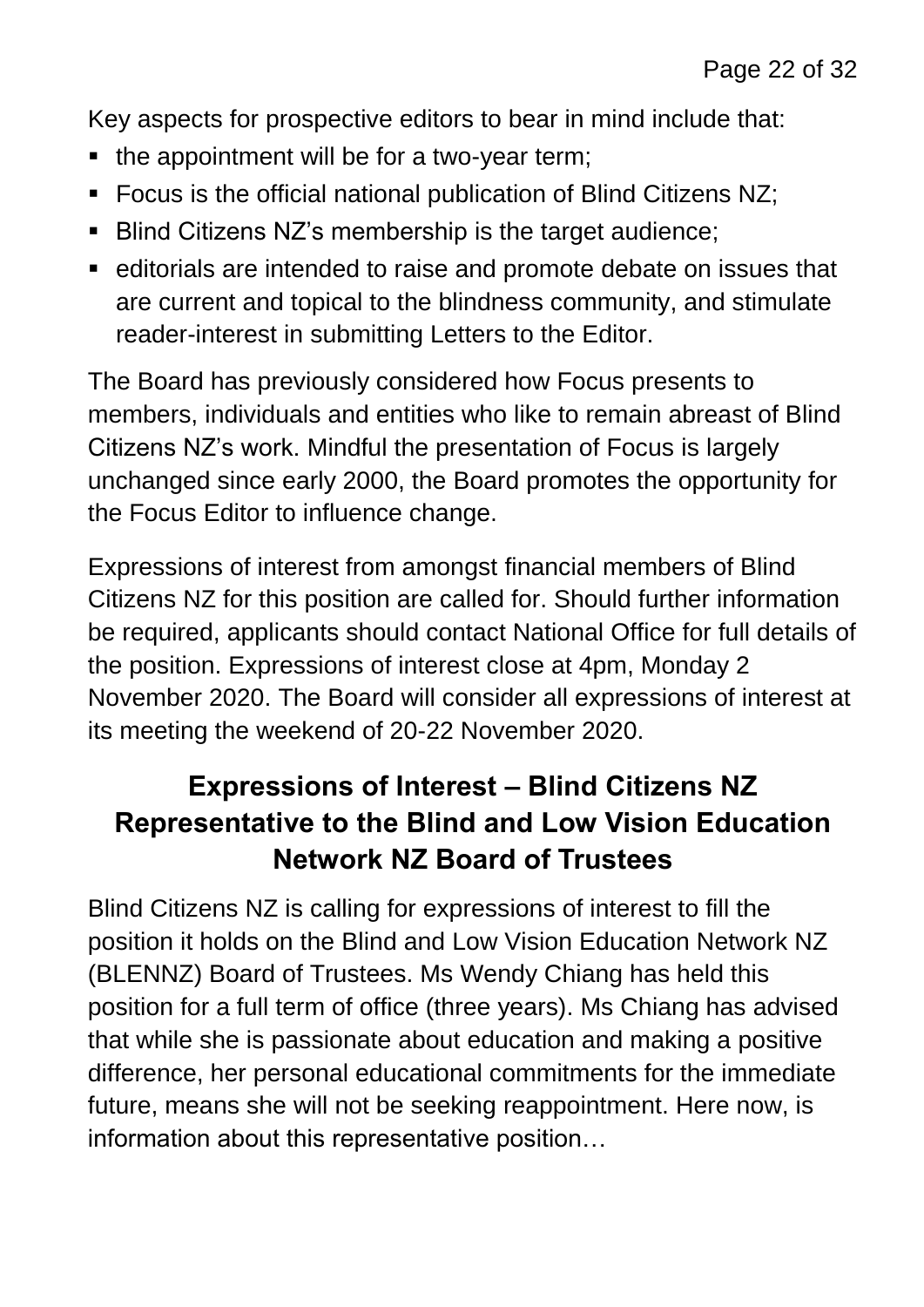BLENNZ is a special character school, providing education services to blind and low vision learners (including those who are deafblind, or have additional special needs) from birth (or diagnosis) to age 21. Centred at its residential campus at Homai, through its Visual Resource Centres and mainstream schools attended by blind and low vision learners BLENNZ provides services throughout the country. If you are keen to commit to a three-year appointment and meet the following expectations, the Board is keen to hear from you.

You will be eligible for consideration provided you:

- have experienced the education system as a blind person at primary and/or secondary level;
- understand the implications of special education as it relates to the core curriculum;
- $\blacksquare$  identify with the needs of a wide range of students who are at different points in the schooling process; and
- can demonstrate familiarity with Blind Citizens NZ's position on lifelong education.

Having read the requirements of this representative position, if you believe you meet them, and above all, that you are passionate about making sure blind and low vision students get the best education they can, then please consider putting your name forward for this role. Additionally you are encouraged to request information about the duties and responsibilities required of Blind Citizens NZ's representative from National Office.

We need to receive expressions of interest by **4pm, Monday 9 November 2020**. You can submit an expression of interest via any of the following options:

- **Post: PO Box 7144, Newtown, Wellington 6242;**
- **Email: [rwilkinson@abcnz.org.nz;](mailto:rwilkinson@abcnz.org.nz)**
- $\blacksquare$  Fax: 04-389-0030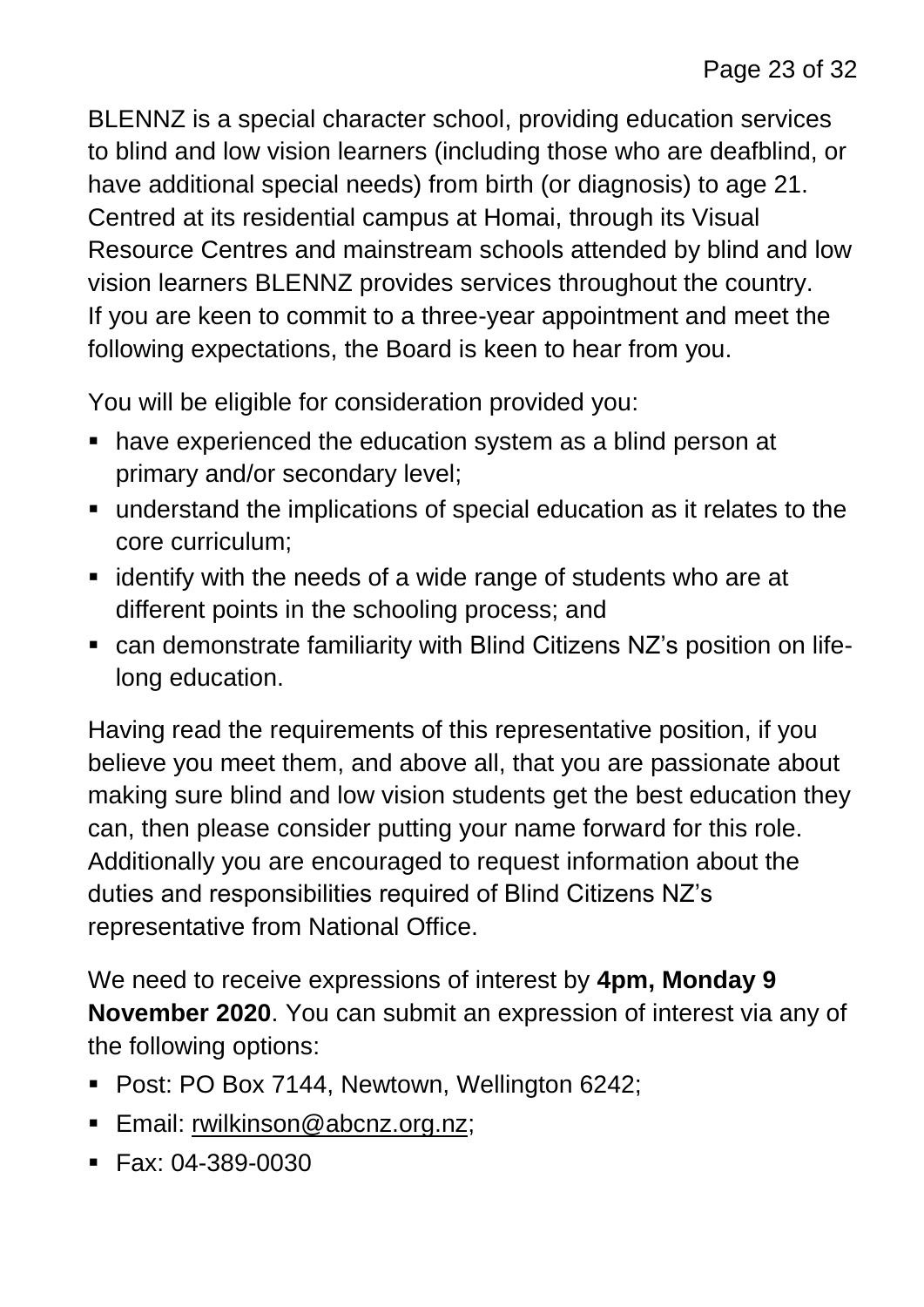## **Blind Citizens NZ - World Blind Union Representative Call for Applications**

The term of office for the current WBU Representative position concludes at the end of Blind Citizens NZ's 2020 Annual General Meeting. Although discussions are happening with blindness organisations with respect to country representation, Blind Citizens NZ is in the position of needing to carry out for the first time, its process to fill the WBU representative position it currently holds. Until October 2019, this was an elected position. In accordance with the Constitution, the position is appointed by the Board of Blind Citizens NZ. This is the second notice publicising this position. Once the Board makes its appointment, and if the person is not already on the Board as an elected member in their own right, the Board then co-opts them. Rule 6.3 "Co-opting Additional Board Members", is where you will find information about this constitutional provision.

Anyone interested in applying for the position as Blind Citizens NZ's WBU Representative, should request in the first instance, the position description. This sets out skills, requirements and attributes the Board believes necessary for the person in this role. Applicants should be certain to refer to these. Due to the later than planned distribution of the September Focus issue, the closing date for applications is extended.

Please note that applications close at Blind Citizens NZ's National Office close 4pm Wednesday 30 September 2020. Interviews will happen during October (date yet to be set), following Blind Citizens NZ's AGM.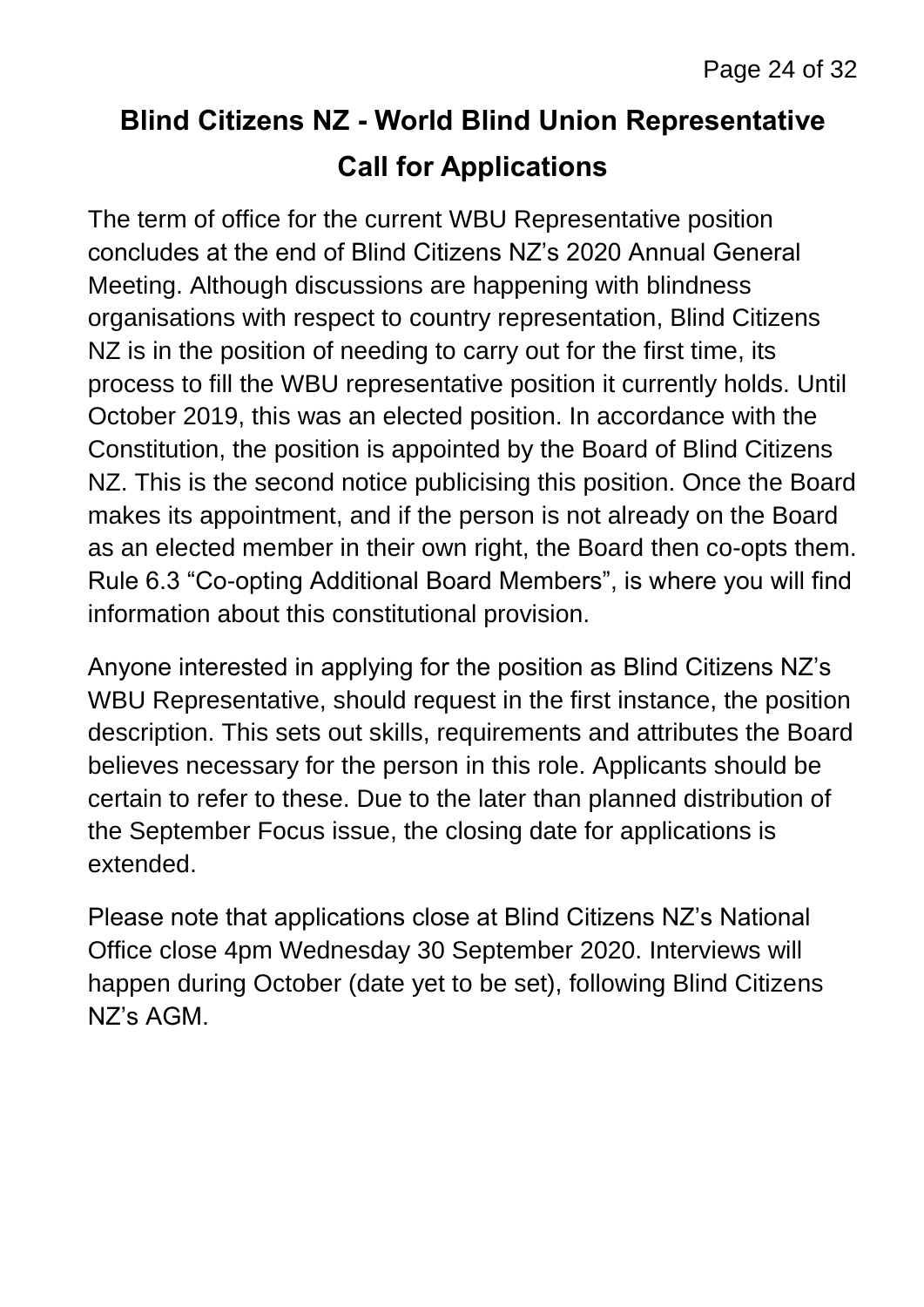## **Update - Blind Citizens NZ Member-at-Large Election Rose Wilkinson, Returning Officer**

Positions for election this year are for two Members-at-Large. When nominations closed at 4pm, Thursday 20 August, four nominations were received. An election is now underway.

Ordinary Members (those recorded as financial on the National Office database at 4pm, 20 August) are eligible to vote.

Ballot material has been distributed – this includes information about each of the four candidates, and how to cast your vote. All voting options close at 4pm, Tuesday 29 September, i.e., mail and TIS.

Members casting your vote by paper ballot or braille voting-cards are encouraged to post these as soon as possible, thereby ensuring your vote arrives before voting closes.

## **Cyril White Memorial Fund**

## **Closing Date for Applications – 1 October 2020**

The Cyril White Memorial Fund facilitates funding opportunities that encourage and cultivate leadership skills and qualities among blind, and vision impaired people. Blind Citizens NZ, together with Blind Low Vision NZ, are responsible for publicising these opportunities. The next round for applications closes 4pm, 1 October 2020.

To provide some context about the fund, Cyril White was a pioneer in the blindness advocacy movement. His passion and legacy led to the establishment of the Cyril White Memorial Fund following his death in 1984.

Eligibility of applicants is primarily for those people who meet the requirements for full registration with Blind Low Vision NZ. In addition, projects that are likely to be of direct benefit or interest to blind and vision-impaired people are eligible for consideration.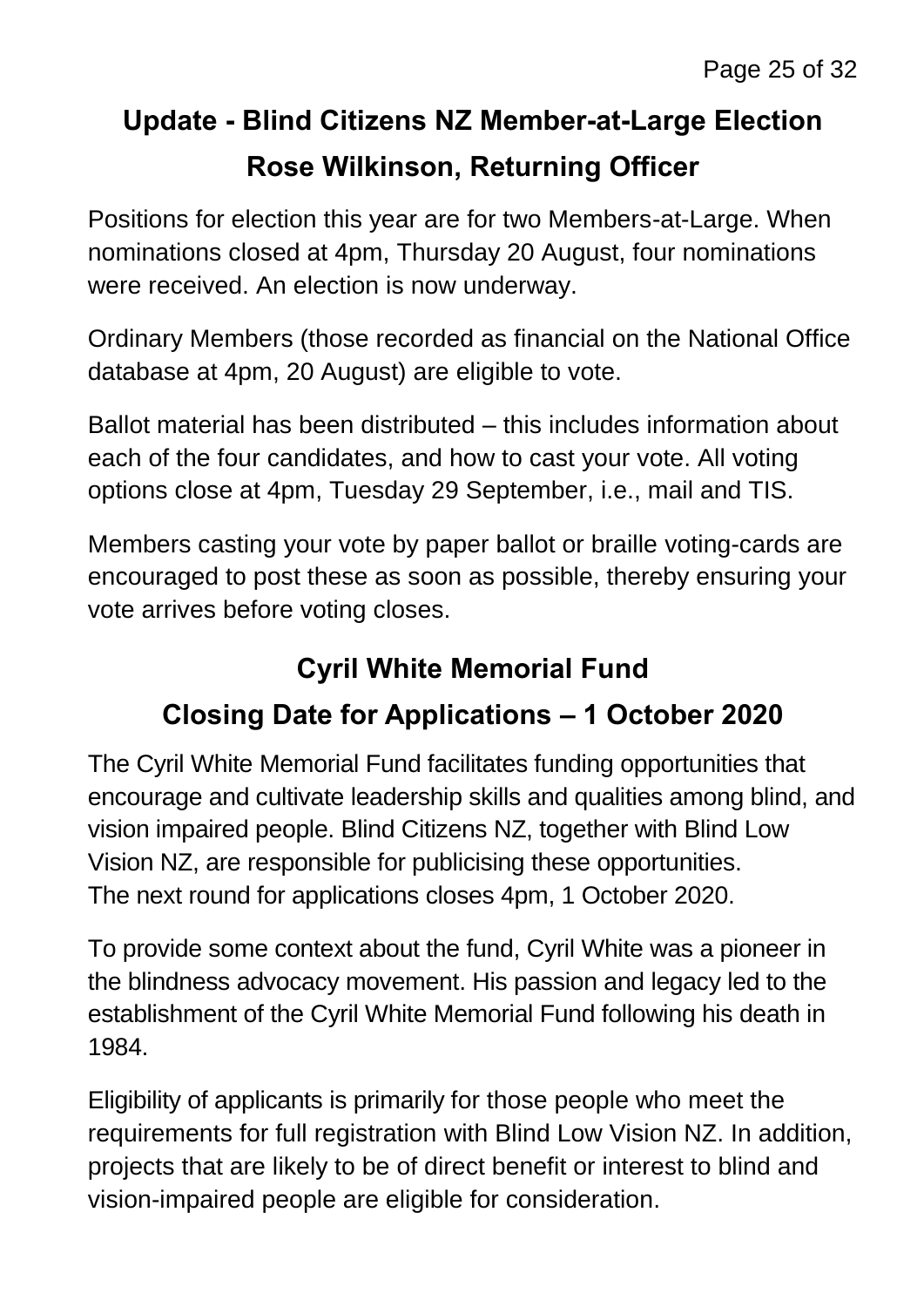If you have a project or activity and want to find out whether this meets the fund criteria, don't hesitate to contact us for full details. Then if you do submit your application, you can be confident you have ticked all the required boxes. Most of all, that eligibility criteria is met.

Applications to the Cyril White Memorial Fund must be received by 4pm, Thursday 1 October 2020. These should be for the attention of: Cyril White Fund, C/ Blind Citizens NZ, PO Box 7144, Newtown, Wellington 6242. Alternatively, by email to [admin@abcnz.org.nz](mailto:admin@abcnz.org.nz) including in the subject line, Cyril White Fund application.

#### **Please Support Our Income Generation Efforts**

Blind Citizens NZ has both Charitable and Donee status. This is important for anyone thinking about the mutually beneficial outcomes of payroll giving and making us your charity of choice. Income received through donations, bequests and payroll giving for example, go a long way towards supporting the many facets of our work i.e. our advocacy, promotional campaigns, and communication and community education. Making Blind Citizens NZ the recipient of a bequest or legacy, is another way you can support us. Here is information about each of these options.

**Payroll Giving:** this is an easy way for an employee to donate to a charity of their choice, such as Blind Citizens NZ. When an employee donates to a charity through their payroll, they receive a tax refund immediately. For all other types of donation, the donor must wait until the end of the tax year to receive their tax refund. One of the key benefits of donating through your wages (Payroll Giving) is that as an employee you may decide to donate your refund to the charity as well. Charitable Payroll Giving is optional and not all employers will participate. Blind Citizens NZ has Donee Status, and is eligible to receive payroll gifts. Steps to Payroll Giving donations include: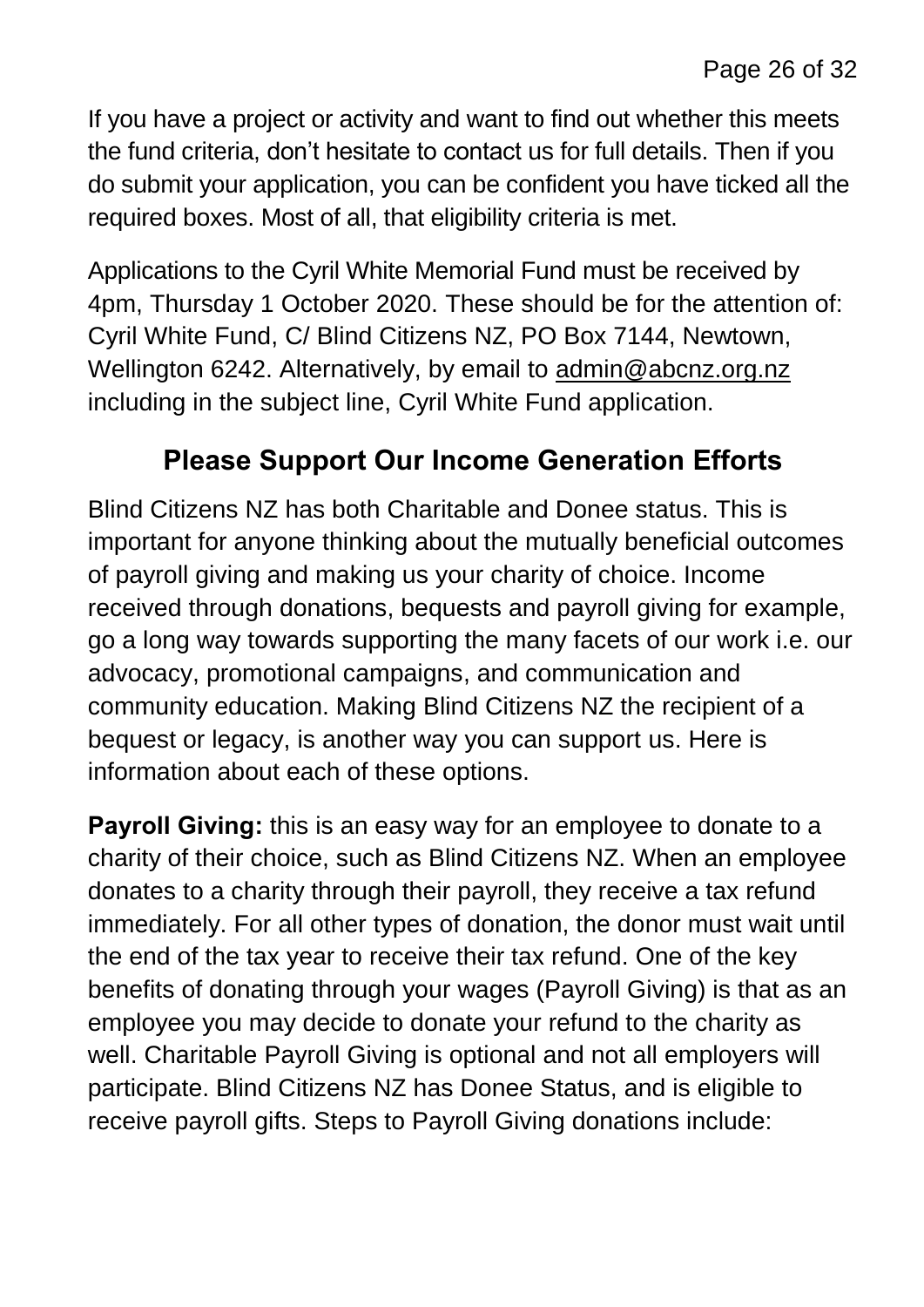- **1.** Ask your employer if payroll giving is an employee benefit. Advocate for Blind Citizens NZ, and outline why you are passionate about the organisation. Some employers match payroll gifts with a contribution of their own.
- **2.** If payroll giving is available, provide your employer with the bank account details for Blind Citizens NZ.
- **3.** Decide how much you can afford, and how frequently you will donate, considering the immediate tax benefit.
- **4.** Notify Blind Citizens NZ that you are making a payroll gift. Your employer may transfer the money into Blind Citizens NZ's bank account without any notification.

**Making a Bequest:** Through our efforts and your financial support, we are working on the removal of barriers faced by blind, deafblind, low vision, and vision impaired people. Blind Citizens NZ has been extremely fortunate to benefit from legacies, and we take this opportunity to recognise generically, the generosity of those people and their families.

Your Will can make a lasting gift and Blind Citizens NZ would be extremely grateful for any contribution. If you choose to leave a gift to Blind Citizens NZ, suggested wording for your will is:

I give and bequeath () percent of my estate to the **Association of Blind Citizens of New Zealand Incorporated** to be applied for general purposes. A receipt taken by my trustee as being given on behalf of Blind Citizens NZ will be a complete discharge to my trustee for the legacy. To find out how we inform those who have pledged their support to us, if you have questions or you wish to make a contribution contact:

- Rose Wilkinson 021 222 6940 / 0800 222 694
- **Email:** [bequest-info-blindcitizensnz@groups.io](mailto:bequest-info-blindcitizensnz@groups.io)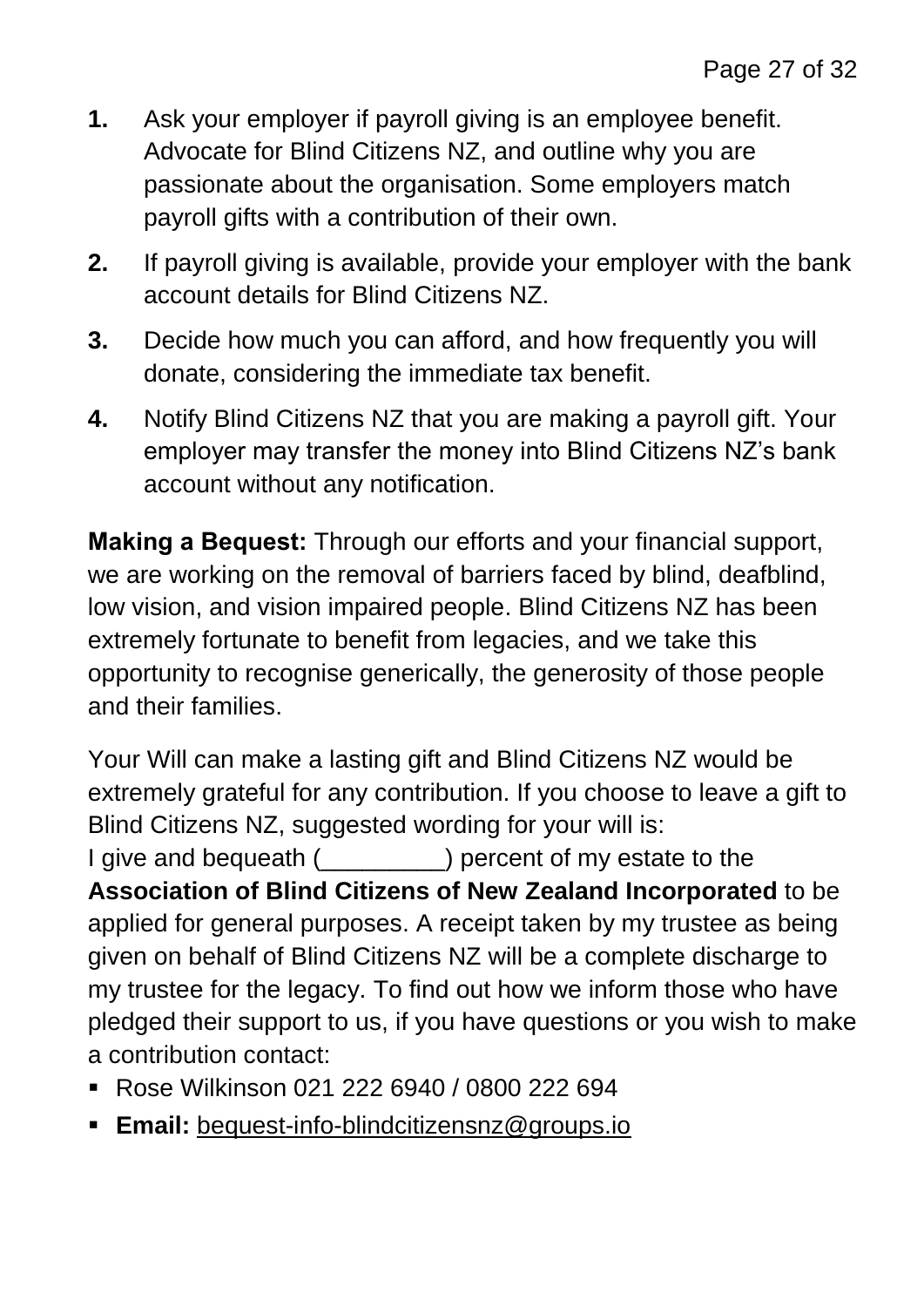

## **COVID-19: Getting the right information matters**

Sometimes information is deliberately published to misinform or deceive people. When it has been published this way, it is sometimes known as fake news, misinformation or conspiracy theory. Misinformation works against us at a time when we need to work together to beat the virus. It can spread fear or confusion or stop people from doing the right thing.

We can't prevent misinformation, but we can help each other recognise it. It often:

- **Comes from someone who is unnamed:**
- claims to have information from inside government agencies but doesn't identify the source;
- claims to be sharing information that's been hidden from the public or that officials don't want you to know;
- nearly always claims the 'real story' is worse than official information.

In a time like this:

- **•** be careful what information you pay attention to;
- check the quality of information before passing it onto others.

You can get trustworthy information from the 1pm daily briefings and government websites or social media channels.

Help understanding and identifying fake news is [available here](https://departmentoftheprimeministerandcabinet.cmail20.com/t/t-l-pkulle-etyjryuhd-h/) or this link<https://www.netsafe.org.nz/yournewsbulletin/>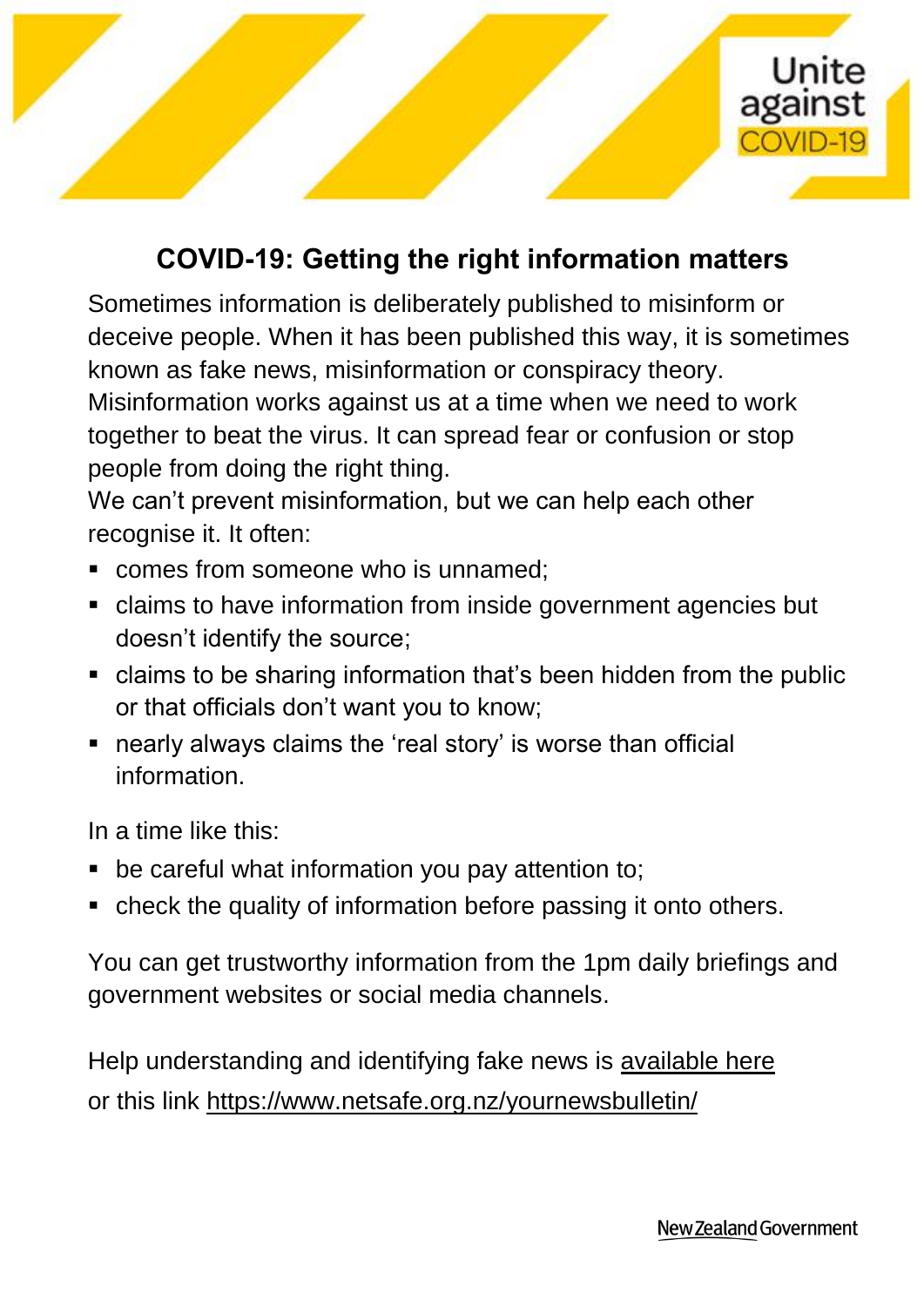

## **Some Work and Income Processes are Restarting**

We stopped doing some reviews earlier this year because of COVID-19. We're re-starting Temporary Additional Support, Special Benefit reviews and Child Disability Allowance reviews.

If you get one of these payments, we'll write to you when it's time for your review.

If you get a letter from us, it's important you complete the review, so it doesn't affect your payments.

#### **Winter Energy Payment**

People on a benefit or NZ Super get extra money from 1 May to 1 October each year. This is called the Winter Energy Payment. It stops in October. Talk with us if you're concerned about meeting your costs.

#### **Contact Work and Income**

If you need support from Work and Income you can:

- call us on this number: **0800 559 009**
- use **MyMSD** (https://my.msd.govt.nz/)**.**

There are ways to contact us if you:

- are Deaf:
- have a hearing impairment;
- find it hard to communicate over the phone.

Here are the options to contact us:

- Deaf Link free-fax: **0800 621 621**
- Text: **029 286 7170**
- Email: **MSD\_Deaf\_Services@msd.govt.nz**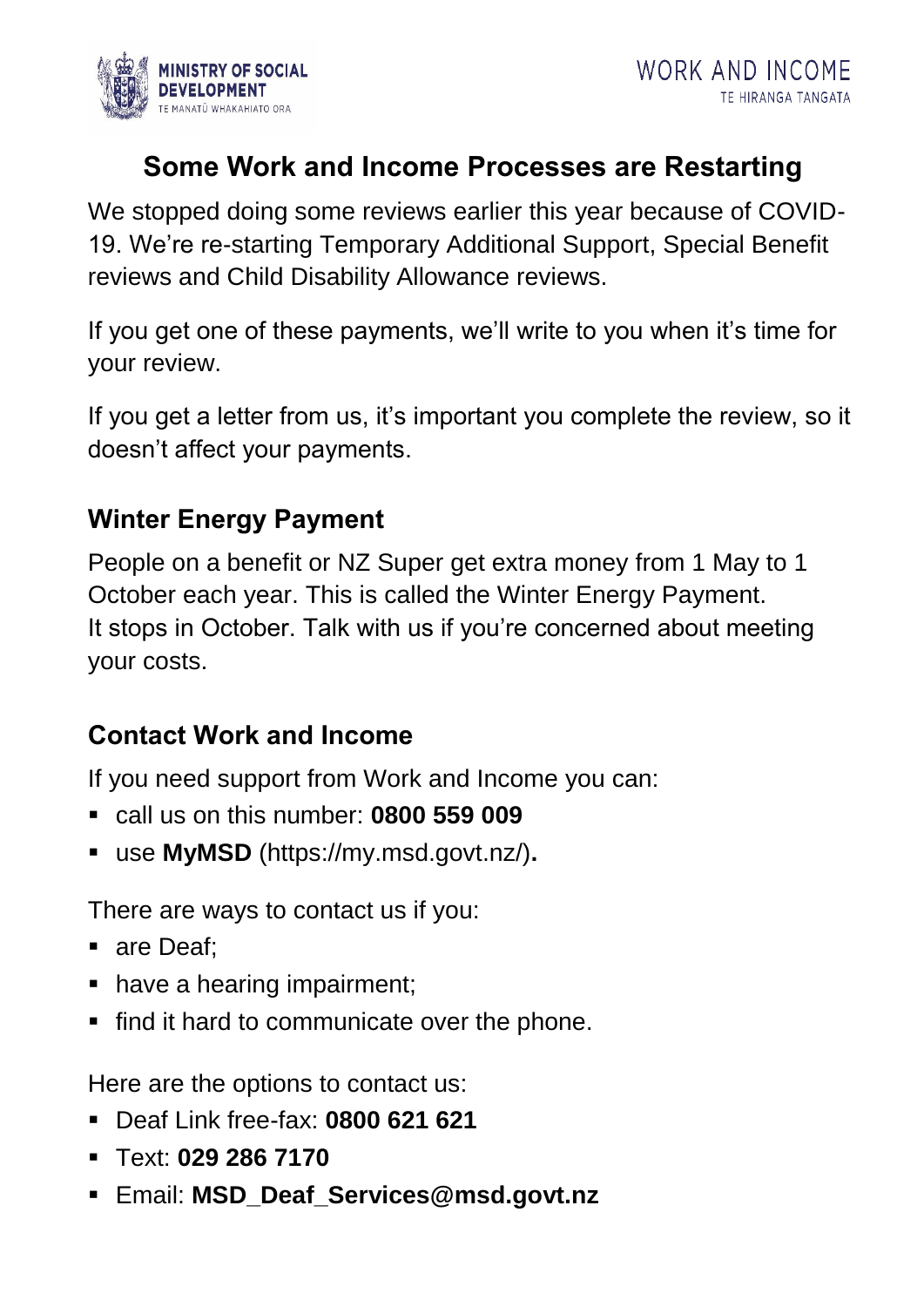## **Membership Join / Renewal Form, 30 June 2021**

Membership renewal falls due 1 July annually. Return your completed membership renewal form along with your subscription to our National Office (or hand to your local Branch Treasurer). You can post your membership renewal along with your subscription to National Office, PO Box 7144, Newtown, Wellington 6242. Cheques should be made payable to Blind Citizens NZ.

If you prefer to renew your membership using internet banking, Blind Citizens NZ account details are: 06-0230-0002634-00. Please include your name and the reference "MembSub". Ideally, let National Office know you have renewed your membership using online banking.

Queries by phone to 04-389-0033 / 0800-222-694; or email [admin@abcnz.org.nz](mailto:admin@abcnz.org.nz)

| <b>Full Name:</b>                                                                                                                                                                                                                   |                |  |
|-------------------------------------------------------------------------------------------------------------------------------------------------------------------------------------------------------------------------------------|----------------|--|
| <b>Address:</b>                                                                                                                                                                                                                     |                |  |
| <b>Phone No:</b> The contract of the contract of the contract of the contract of the contract of the contract of the contract of the contract of the contract of the contract of the contract of the contract of the contract of th | Date of Birth: |  |
| I prefer to receive information (select preferred format): Braille /                                                                                                                                                                |                |  |

Audio / Print / Large Print / Email

Email Address:

Please select your membership category from the options below, and delete information that does not apply to your membership renewal.

Enclosed please find:

- \$ 10 / \$20 = one year's unwaged / waged **Ordinary Membership.**
- \$ 10 / \$20 = one year's unwaged / waged **Associate Membership (sighted friends and family, etc.)**
- **\$300.00** = my one-off payment for Membership-for-Life.
- A donation of: \$ is included. My donation should be utilised for (please select from **Board / National Office**, or **branch activities.**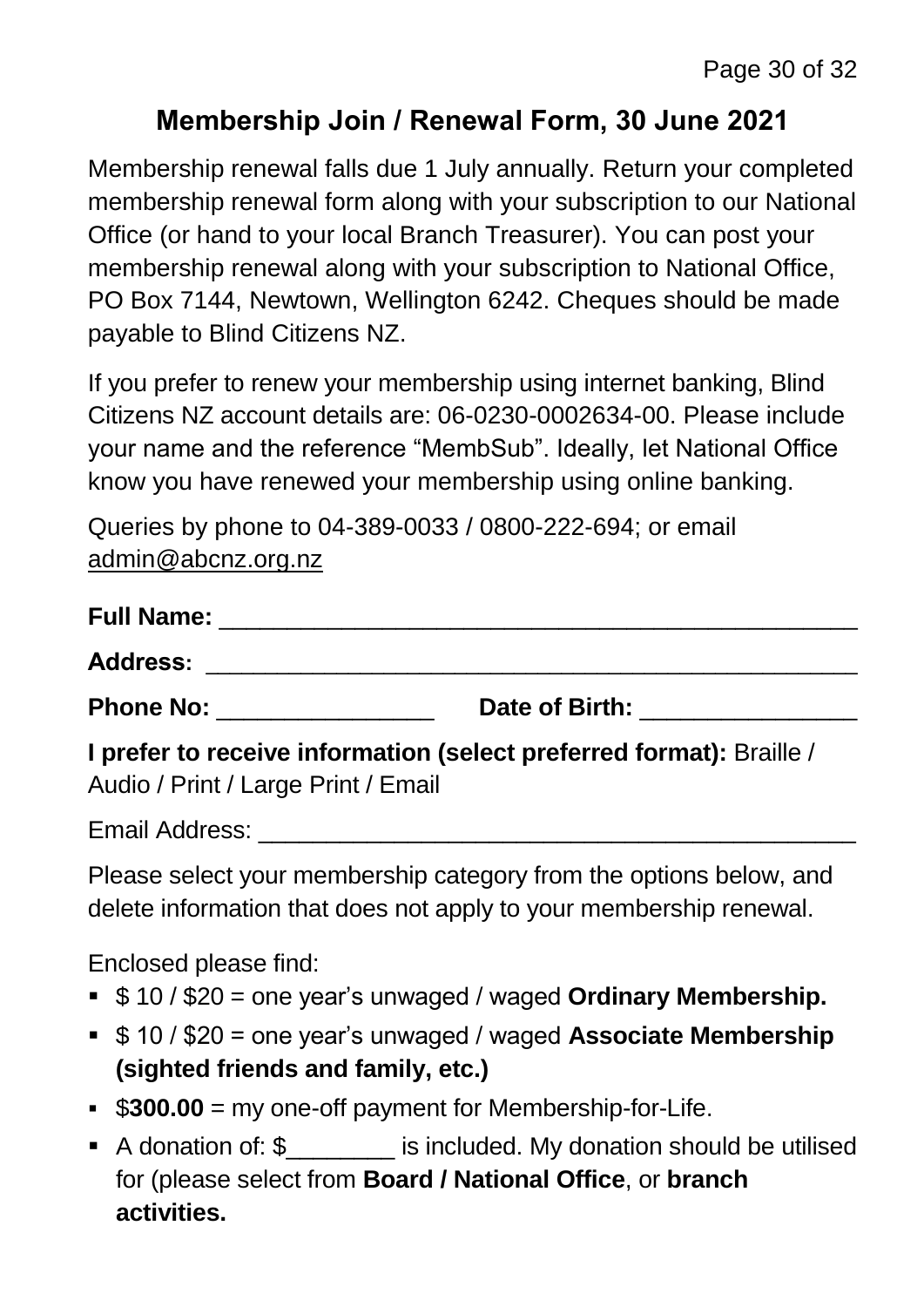## **Blind Citizens NZ – Board and National Office**

## **Board**

- **National President**: Jonathan Godfrey: [a.j.godfrey@massey.ac.nz](mailto:a.j.godfrey@massey.ac.nz)
- **Vice President:** Martine Abel-Williamson (Member-at-Large): [martine.the1@xtra.co.nz](mailto:martine.the1@xtra.co.nz)
- David (Dave) Allen: [dave.blindsight@gmail.com](mailto:dave.blindsight@gmail.com)
- Wendy Chiang: [wendy.chiang@gmail.com](mailto:wendy.chiang@gmail.com)
- Andrea Courtney (Member-at-Large): [andycoute@gmail.com](mailto:andycoute@gmail.com)
- Christine (Chrissy) Fern: [fernmeek@gmail.com](mailto:fernmeek@gmail.com)
- Carl Halliburton: [carl.j.halliburton@gmail.com](mailto:carl.j.halliburton@gmail.com)
- Shaun Johnson (Member-at-Large): [shaun.zdots@xtra.co.nz](mailto:shaun.zdots@xtra.co.nz%20co.nz)
- Paula Waby (World Blind Union Representative): [paula.waby4@gmail.com](mailto:paula.waby4@gmail.com)

## **Focus Editor, Allan Jones**

**Email** articles to**:** [focus@abcnz.org.nz](mailto:focus@abcnz.org.nz) **Post**: PO Box 7144, Newtown, Wellington 6242

## **National Office**

- **Physical**: Ground Floor, 113 Adelaide Road, Newtown, Wellington.
- **Postal**: PO Box 7144, Newtown, Wellington 6242.
- **Phone: 04 389 0033: 0800 222 694.**
- **Fax**: 04 389 0030.
- **Website**: [http://www.blindcitizensnz.org.nz](http://www.blindcitizensnz.org.nz/)
- **Facebook Page**:<https://www.facebook.com/BlindCitizensNZ/>
- **Email**: [admin@abcnz.org.nz](mailto:admin@abcnz.org.nz)
- **Chief Executive, Rose Wilkinson**: [rwilkinson@abcnz.org.nz](mailto:rwilkinson@abcnz.org.nz)